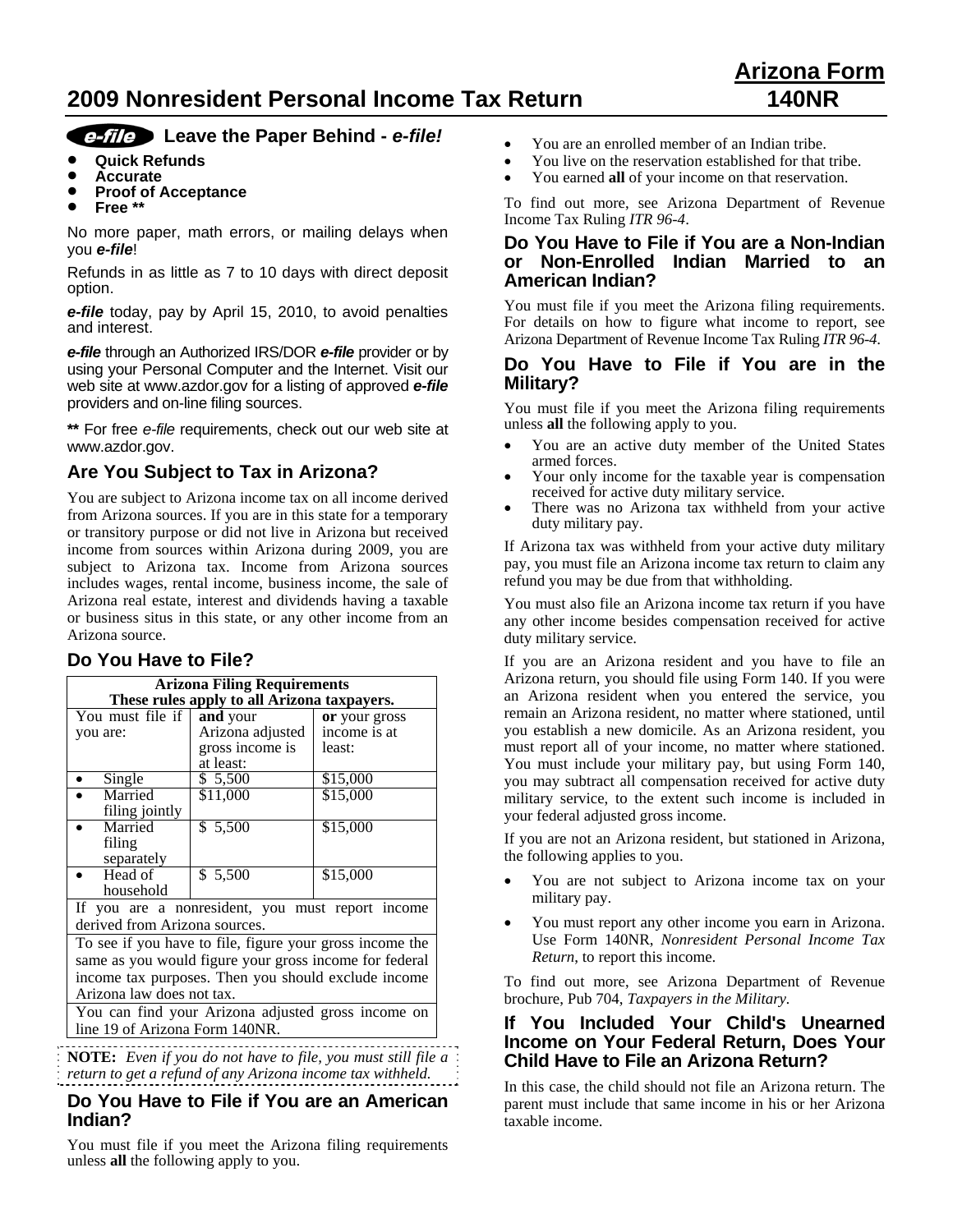# **Residency Status**

If you are not sure if you are an Arizona resident for state income tax purposes, you should get Arizona Department of Revenue Income Tax Procedure *ITP 92-1*.

## **Residents**

You are a resident of Arizona if your domicile is in Arizona. Domicile is the place where you have your permanent home. It is where you intend to return if you are living or working temporarily in another state or country. If you leave Arizona for a temporary period, you are still an Arizona resident while gone. A resident is subject to tax on all income no matter where the resident earns the income.

If you are a full year resident, you must file Form 140, Form 140A, or Form 140EZ.

## **Part-Year Residents**

If you are a part-year resident, you must file Form 140PY, *Part-Year Resident Personal Income Tax Return*.

You are a part-year resident if you did either of the following during 2009.

- You moved into Arizona with the intent of becoming a resident.
- You moved out of Arizona with the intent of giving up your Arizona residency.

#### **Nonresidents**

If you are a nonresident, you must file Form 140NR, *Nonresident Personal Income Tax Return.*

# **What if a Taxpayer Died?**

If a taxpayer died before filing a return for 2009, the taxpayer's spouse or personal representative may have to file and sign a return for that taxpayer. If the deceased taxpayer did not have to file a return but had tax withheld, a return must be filed to get a refund.

The person who files the return should use the form the taxpayer would have used. **If the department mailed the taxpayer a booklet, do not use the label.** The person who files the return should print the word "deceased" after the decedent's name in the address section of the form. Also enter the date of death after the decedent's name.

If your spouse died in 2009 and you did not remarry in 2009, or if your spouse died in 2010 before filing a return for 2009, you may file a joint return. If your spouse died in 2009, the joint return should show your spouse's 2009 income before death, and your income for all of 2009. If your spouse died in 2010, before filing the 2009 return, the joint return should show all of your income and all of your spouse's income for 2009. Print "Filing as surviving spouse" in the area where you sign the return. If someone else is the personal representative, he or she must also sign the return.

# **Are any Other Returns Required?**

You may also have to file a fiduciary income tax return. For details about filing a fiduciary income tax return, call the department at (602) 255-3381.

# **Claiming a Refund for a Deceased Taxpayer**

If you are claiming a refund, you **must** complete Form 131,

*Claim for Refund on Behalf of Deceased Taxpayer*. Attach this form to the **front** of the return.

## **What are the Filing Dates and Penalties?**

## **When Should You File?**

Your 2009 calendar year tax return is due no later than midnight, April 15, 2010. File your return as soon as you can after January 1, but no later than April 15, 2010.

If you are a fiscal year filer, your return is due on the 15th day of the fourth month following the close of your fiscal year.

## **What if You Cannot File on Time?**

You may request an extension if you know you will not be able to file on time.

**NOTE:** *An extension does not extend the time to pay your income tax. For details, see the instructions for Arizona Form 204.* 

#### **To get a filing extension, you can either:**

- 1. Apply for a state extension (Form 204). To apply for a state extension, file Arizona Form 204 by April 15. See Form 204 for details. You do not have to attach a copy of the extension to your return when you file, but make sure that you check box **82F** on page 1 of the return. If you must make a payment, use Arizona Form 204*,* or visit www.aztaxes.gov to make an electronic payment.
- 2. You may use your federal extension (federal Form 4868). File your Arizona return by the same due date. You do not have to attach a copy of your federal extension to your return, but make sure that you check box **82F** on page 1 of the return.

#### **When Should You File if You are a Nonresident Alien?**

You must file your Arizona tax return by April 15, even though your federal income tax return is due on June 15. If you want to file your Arizona return after April 15, you must file for an extension by April 15. If you have a federal 6 month extension until December 15, 2010, Arizona will recognize the federal extension, but only for a period of 6 months from the due date of your Arizona return. So, if you are filing your Arizona return under a federal extension, you must file your Arizona return by October 15, 2010, even though your federal return will not be due until December 15, 2010. See Form 204 for extension filing details.

If you are a fiscal year filer, your return is due on the 15th day of the fourth month following the close of your fiscal year.

# **What if You File or Pay Late?**

If you file or pay late, we will charge you interest and penalties on the amount you owe. If the U.S. Post Office postmarks your 2009 calendar year return by April 15, 2010, your return will not be late. You may also use certain private delivery services designated by the IRS to meet the "timely mailing as timely filed" rule.

# **Late Filing Penalty**

If you file late, we will charge you a late filing penalty. This penalty is 4½ percent of the tax required to be shown on the return for each month or fraction of a month the return is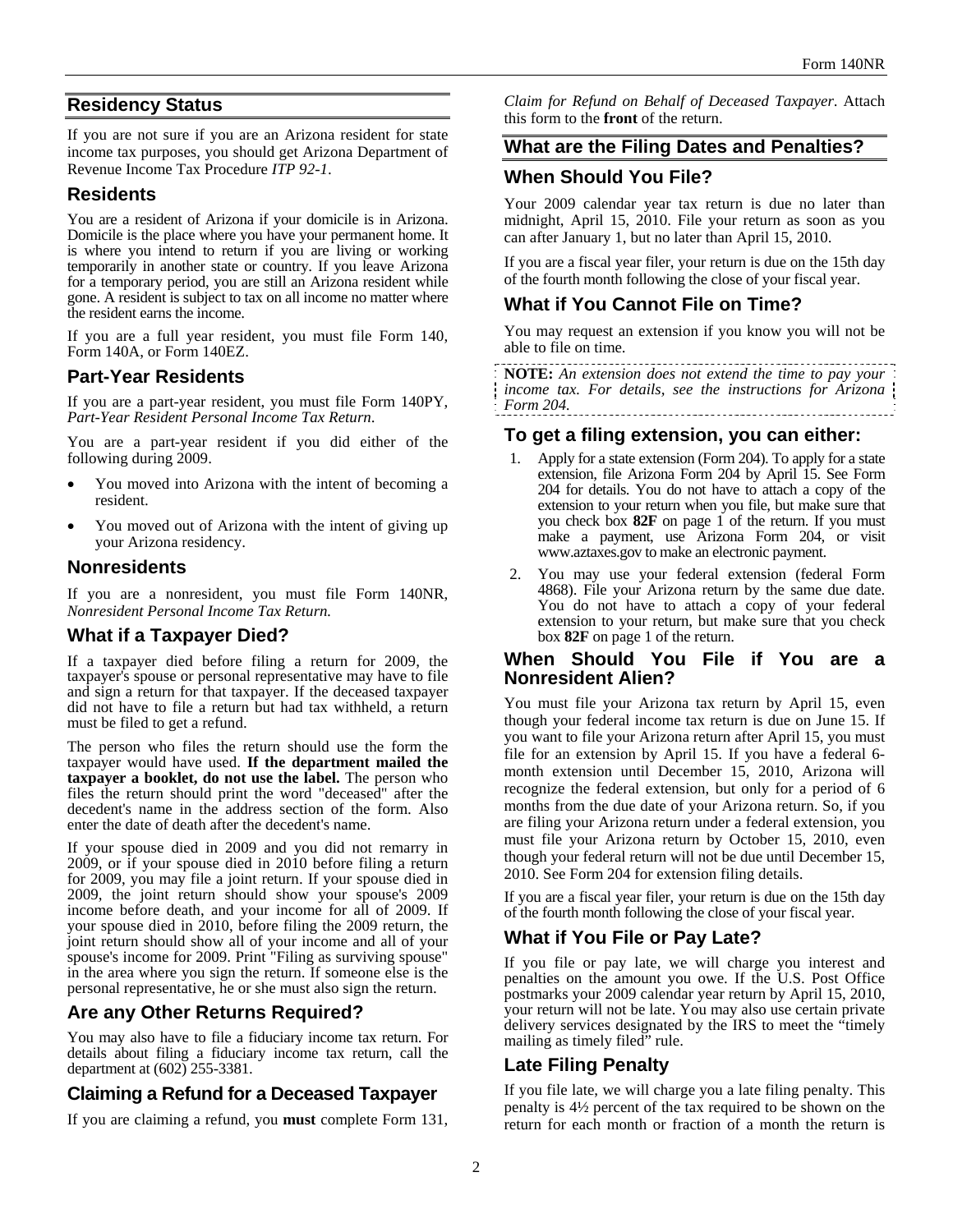late. This penalty cannot exceed 25 percent of the tax found to be remaining due.

## **Late Payment Penalty**

If you pay your tax late, we will charge you a late payment penalty. This penalty is  $\frac{1}{2}$  of 1 percent (.005) of the amount shown as tax for each month or fraction of a month for which the failure continues. We charge this penalty from the original due date of the return until the date you pay the tax. This penalty cannot exceed a total of 10 percent.

## **Extension Underpayment Penalty**

If you file your return under an extension, you must pay 90 percent of the tax shown on your return by the return's original due date. If you do not pay this amount, we will charge you a penalty. This penalty is  $\frac{1}{2}$  of 1 percent (.005) of the tax not paid for each 30 day period or fraction of a 30 day period. We charge this penalty from the original due date of the return until the date you pay the tax. This penalty cannot exceed 25 percent of the unpaid tax. If we charge you the extension underpayment penalty, we will not charge you the late payment penalty under Arizona Revised Statutes section 42-1125.D.

**NOTE:** *If you are subject to two or more of the above penalties, the total cannot exceed 25 percent.* 

#### **Interest**

We charge interest on any tax not paid by the due date. We will charge you interest even if you have an extension. If you have an extension, we will charge you interest from the original due date until the date you pay the tax. The Arizona interest rate is the same as the federal rate.

## **When Should You Amend a Return?**

If you need to make changes to your return once you have filed, you should file Form 140X, *Individual Amended Return*. You should file your amended return after your original return has processed. **Do not** file a new return for the year you are correcting. Generally, you have four years to amend a return to claim a refund.

If you amend your federal return for any year, you must also file an Arizona Form 140X for that year. You must file the Form 140X within 90 days of the final determination of the IRS.

If the IRS makes a change to your federal taxable income for any year, you must report that change to Arizona. You may use one of the following two options to report this change.

#### **Option 1**

You may file a Form 140X for that year. If you choose this option, you must amend your Arizona return within 90 days of the final determination of the IRS. Attach a complete copy of the federal notice to your Form 140X.

#### **Option 2**

You may file a copy of the final federal notice with the department within 90 days of the final determination of the IRS. If you choose this option, you must include a statement in which you must:

- 1. Request that the department recompute your tax; and
- 2. Indicate if you agree or disagree with the federal notice.

If you do not agree with the federal notice, you must also include any documents that show why you do not agree.

If you choose option 2, mail the federal notice and any other documents to:

Arizona Department of Revenue

1600 W. Monroe, Attention: Individual Income Audit Phoenix, AZ 85007-2650

#### **Do You Need to Make Estimated Payments in 2010?**

You must make Arizona estimated income tax payments during 2010 if:

| Your filing status is: | <b>AND</b>         | <b>AND</b>         |
|------------------------|--------------------|--------------------|
|                        | Your Arizona gross | Your Arizona gross |
|                        | income for 2009    | income for 2010    |
|                        | was greater than:  | exceeds:           |
| Married Filing Joint   | \$150,000          | \$150,000          |
| Single                 | \$75,000           | \$75,000           |
| Head of Household      | \$75,000           | \$75,000           |
| <b>Married Filing</b>  | \$75,000           | \$75,000           |
| Separately             |                    |                    |

If you met the income threshold for 2009, you must make estimated payments during 2010 unless you are sure you will not meet the threshold for 2010.

As a nonresident, your Arizona gross income is that part of your federal adjusted gross income derived from Arizona sources. Your Arizona gross income is on line 15 of the 2009 Arizona Form 140NR.

See the worksheet for Form 140ES to figure how much your payments should be.

#### **What if You Make Your Estimated Payments Late?**

We will charge you a penalty if you fail to make any required payments. We will charge you a penalty if you make any of your required payments late.

For details, see Arizona Form 221.

# **Can You Make Estimated Payments Even if You do Not Have to?**

If you do not have to make Arizona estimated income tax payments, you may still choose to make them.

For details, see Arizona Form 140ES.

#### **Line-by-Line Instructions**

#### **Tips for Preparing Your Return:**

- Make sure that you write your SSN on your return.
- Complete your return using black ink.
- You **must** round dollar amounts to the nearest whole dollar. If 50 cents or more, round up to the next dollar. If less than 50 cents, round down. Do not enter cents.
- When asked to provide your own schedule, attach a separate sheet with your name and SSN at the top. Attach your own schedules to the back of your return.
- You must complete your federal return before you can start your Arizona return.
- Make sure you include your home telephone number. If your daytime number is not the same as your home number, make sure you include a daytime number.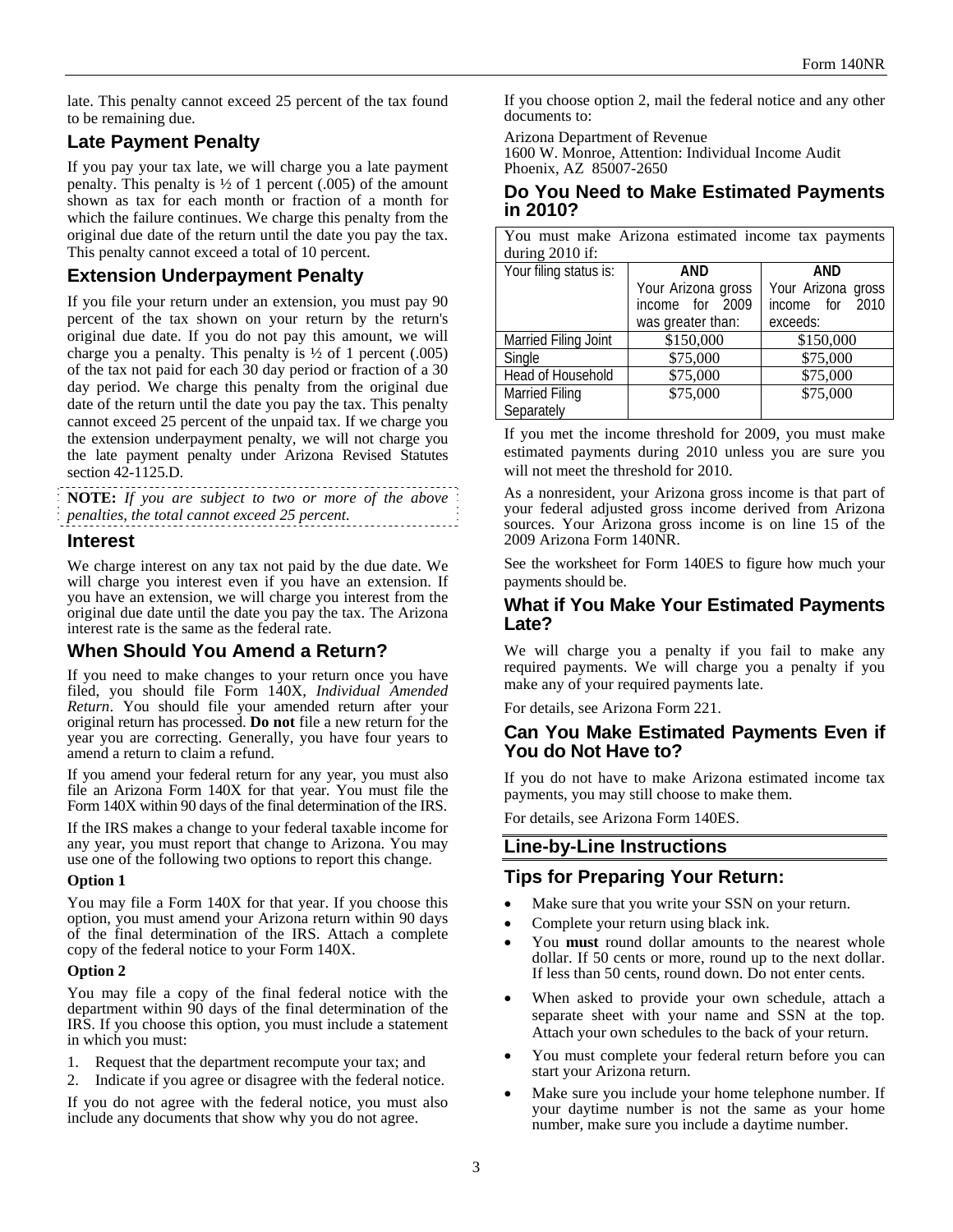If filing a fiscal year return, fill in the period covered in the space provided at the top of the form.

#### **Entering Your Name, Address, and Social Security Number (SSN)**

#### **Lines 1, 2, and 3 -**

**NOTE:** *Make sure that you write your SSN on the appropriate line.*

If your booklet has a peel-off label, use that label if all the information is correct. **If any of the information on the label is incorrect, do not use the label.** Attach the label after you finish your return. If you do not have a peel-off label, print or type your name, address, and SSN in the space provided.

If you are filing a joint return, enter your SSNs in the same order as your names. *If your name appears first on the return, make sure your SSN is the first number listed*.

If you are married filing separately, enter your name and SSN on the first line 1. Then enter your spouse's name and SSN on second line 1.

If you are a nonresident of the United States or a resident alien who does not have an SSN use the identification number (ITIN) the IRS issued to you.

For a deceased taxpayer, see page 2 of these instructions.

Use your current home address. The department will send your refund or correspond with you at that address.

**NOTE:** *Make sure your SSN is correct. If you are filing a joint return, also make sure you list your SSNs in the same order every year.* 

Make sure that you enter your SSN on your return. Make sure that all SSNs are clear and correct. You may be subject to a penalty if you fail to include your SSN. It will take longer to process your return if SSNs are missing, incorrect, or unclear.

#### **Identification Numbers for Paid Preparers**

If you pay someone else to prepare your return, that person must also include an identification number where requested.

A paid preparer may use any of the following.

- his or her SSN
- his or her PTIN
- the federal employer identification number for the business

A paid preparer who fails to include the proper numbers may also be subject to a penalty.

#### **Determining Your Filing Status**

The filing status that you use on your Arizona return may be different from that used on your federal return.

Use this section to determine your filing status. Check the correct box (4 through 7) on the front of Form 140NR.

## **Line 4 Box - Married Filing a Joint Return**

You may use this filing status if married as of December 31, 2009. It does not matter whether or not you were living with your spouse. You may elect to file a joint return, even if you and your spouse filed separate federal returns.

You may use this filing status if your spouse died during 2009 and you did not remarry in 2009. See page 2 of these instructions for details.

If you are married to an Arizona full year resident, you may file a joint return using the 140NR. For more information, see Arizona Department of Revenue Income Tax Ruling *ITR 95-2*.

#### **Line 5 Box - Head of Household**

You may file as head of household on your Arizona return, only if one of the following applies.

- You qualify to file as head of household on your federal return.
- You qualify to file as a qualifying widow or widower on your federal return.

#### **Line 6 Box - Married Filing Separately**

You may use this filing status if married as of December 31, 2009, and you elect to file a separate Arizona return. You may elect to file a separate return, even if you and your spouse filed a joint federal return.

If you are filing a separate return, check the line 6 box and enter your spouse's name and SSN on the second line 1.

If you are filing a separate return and your spouse is an Arizona resident, you must figure how much income to report using community property laws. Under these laws, a separate return must reflect one-half of the community income taxable to Arizona plus any separate income taxable to Arizona. For details, see Arizona Department of Revenue Income Tax Ruling *ITR 93-20*.

**NOTE:** *If you can treat community income as separate income on your federal return, you may also treat that community income as separate on your Arizona return. See Arizona Department of Revenue Ruling ITR 93-22.*

#### **Line 7 Box - Single**

Use this filing status if you were single on December 31, 2009. You are single if any of the following apply to you.

- You have never been married.
- You are legally separated under a decree of divorce or of separate maintenance.
- You were widowed before January 1, 2009, and you did not remarry in 2009, and you do not qualify to file as a qualifying widow or widower with dependent children on your federal return.

#### **Exemptions**

Write the number of exemptions you are claiming in boxes 8, 9, and 10. Do not put a checkmark. You may lose the exemption if you put a checkmark in these boxes. You may lose the dependent exemption if you do not complete Part A on page 2.

#### **Line 8 Box - Age 65 or Over**

Write "1" in box 8 if you or your spouse were 65 or older in 2009. Write "2" in box 8 if both you and your spouse were 65 or older in 2009.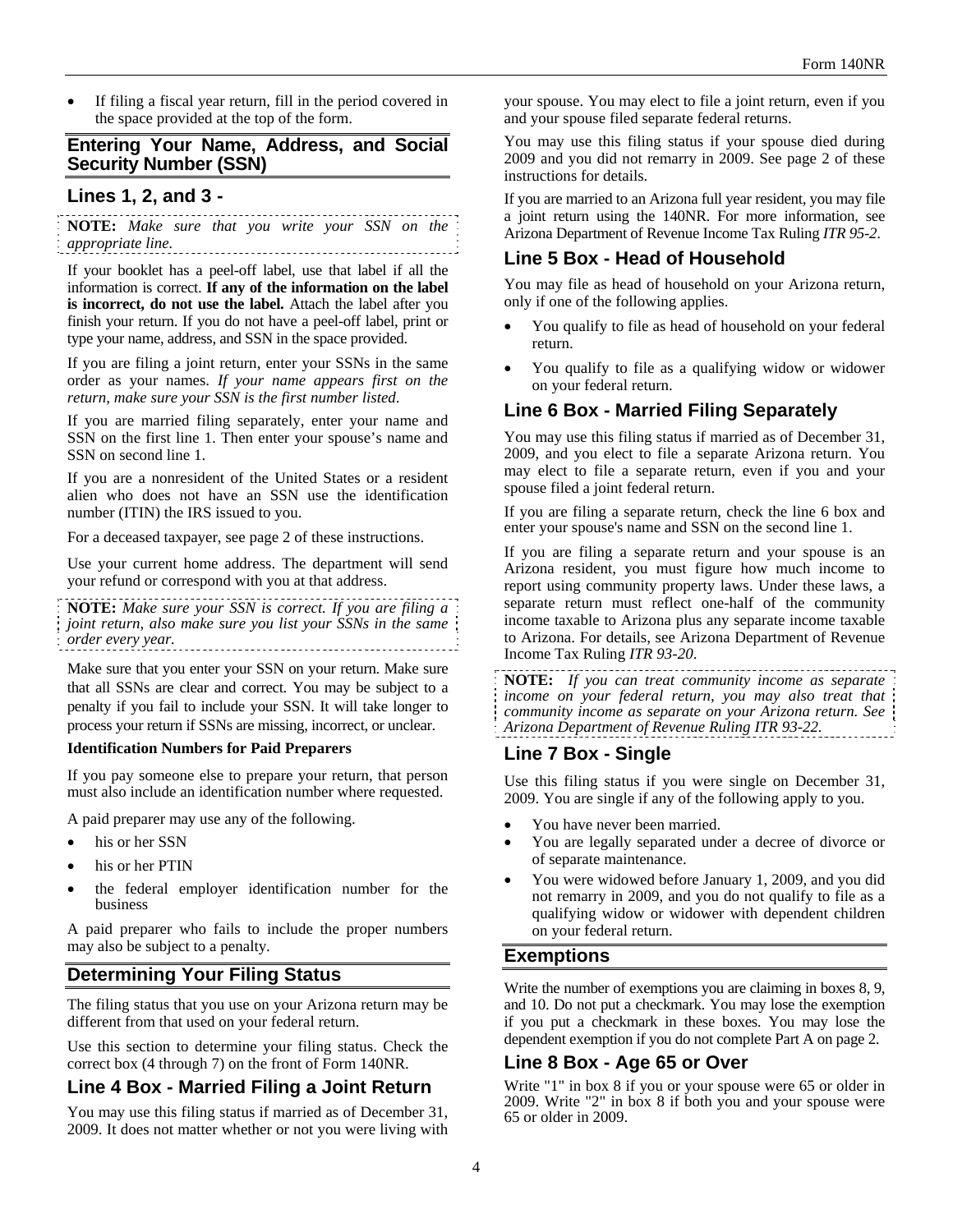# **Line 9 Box - Blind**

Write "1" in box 9 if you or your spouse are totally or partially blind. Write "2" in box 9 if both you and your spouse are totally or partially blind.

If you or your spouse were partially blind as of December 31, 2009, you must get a statement certified by your eye doctor or registered optometrist that:

- 1. You cannot see better than 20/200 in your better eye with glasses or contact lenses or
- 2. Your field of vision is 20 degrees or less.

If your eye condition is not likely to improve beyond the conditions listed above, you can get a statement certified by your eye doctor or registered optometrist to that effect instead.

You must keep the statement for your records.

#### **Line 10 Box - Dependents**

You must complete Part A on page 2 of your return before you can total your dependent exemptions.

You may claim only the following as a dependent.

 A person that qualifies as your dependent on your federal return.

**NOTE:** *If you do not claim a dependent exemption for a student on your federal return in order to allow the student to claim a federal education credit on the student's federal return, you may still claim the exemption on your Arizona return. For more information, see Arizona Individual Income Tax Ruling ITR 05-02.*

- A person who is age 65 or over (related to you or not) that does not qualify as your dependent on your federal return, but one of the following applies.
- 1. In 2009, you paid more than one-fourth of the cost of keeping this person in an Arizona nursing care institution, an Arizona residential care institution, or an Arizona assisted living facility. Your cost must be more than \$800.
- 2. In 2009, you paid more than \$800 for either Arizona home health care or other medical costs for the person.
- A stillborn child if the following apply:
- 1. The stillbirth occurred in Arizona during 2009.
- 2. You received a certificate of birth resulting in stillbirth from the Arizona Department of Health Services.
- 3. The child would have otherwise been a member of your household.

# **Completing Line(s) A1**

Enter the following on line(s) A1.

- 1. The dependent's name. If you are claiming an exemption for a stillborn child and the child was not named, enter "stillborn child" in place of a name.
- 2. The dependent's SSN. If you are claiming an exemption for a stillborn child enter the certificate number from the certificate of birth resulting in stillbirth.
- 3. The dependent's relationship to you.
- 4. The number of months the dependent lived in your home during 2009. If you are claiming an exemption for a stillborn child, enter the date of birth resulting in the stillbirth.

You may lose the exemption if you do not furnish this information.

# **Line A2 - Total Dependents**

Enter the total number of persons listed on line(s) A1. Enter the same number on the front of the return in box 10.

## **Lines A3a and A3b - Persons You did Not Take as Dependents on Your Federal Return**

On line A3a, enter the following.

- The names of any dependents age 65 or over listed on line(s) A1 that you cannot take as a dependent on your federal return.
- 2. The name of any stillborn child listed on line(s) A1, if the stillborn child was named. If the stillborn child was not named, enter "stillborn child" on line A3a. Also enter the date of birth resulting in the stillbirth.

On line A3b, enter the name of any student listed on line(s) A1, that you did not claim as an exemption on your federal return in order to allow that student to claim a federal education credit on the student's federal return.

## **Reporting Your Residency Status**

Check the appropriate box (11 through 13). Check only one box.

#### **Line 11 Box - Nonresident**

Check box 11 if you were not an Arizona resident during 2009 and were not on active military duty in Arizona.

## **Line 12 Box - Nonresident Active Military**

Check box 12 if you were a nonresident on active duty military assignment in Arizona in 2009.

## **Line 13 Box - Composite Return**

Check box 13 if this is a composite return being filed by one of the following.

- 1. A partnership filing on behalf of its nonresident partners.
- 2. An S corporation filing on behalf of its nonresident shareholders.

For information on filing an Arizona nonresident composite income tax return, see Arizona Department of Revenue Income Tax Ruling *ITR 97-1*.

## **Determining Arizona Income**

Now complete Parts B, C, and D on page 2 of the return.

Use Part B to determine what portion of your total income is taxable by Arizona.

**NOTE:** *If you are unable to determine the proper line to use, please call one of the numbers listed on the back cover.* 

## **FEDERAL Column**

Enter the actual amounts shown on your 2009 federal income tax return in the FEDERAL column. Complete lines B4 through B14. Line B14 should equal the federal adjusted gross income shown on your 2009 federal return Form 1040, Form 1040A, or Form 1040EZ.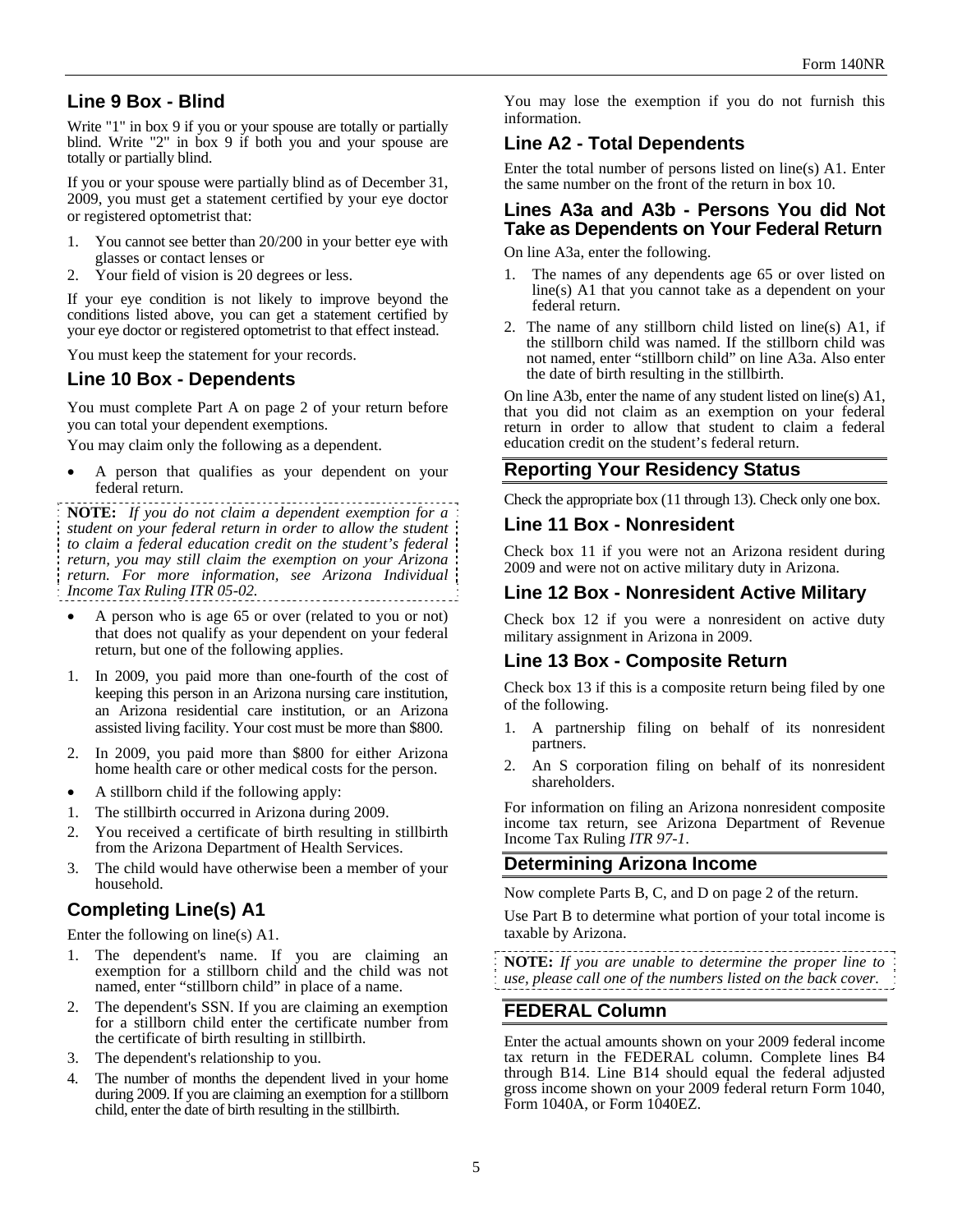# **ARIZONA Column**

Enter that portion of your federal income received from Arizona sources in the ARIZONA column. Such income includes wages earned in Arizona, Arizona rental and business income, and gains on the sale of Arizona property.

**NOTE:** *If you are filing a joint return with your full year resident spouse, you must enter your Arizona source income in the ARIZONA column and your spouse must enter all income from all sources in the ARIZONA column. For details, see Arizona Department of Revenue Income Tax Ruling ITR 95-2.*

The Tax Reform Act of 1986 limits the amount of losses that you may deduct from passive activities. A passive activity is one that involves the conduct of any trade or business in which the taxpayer does not materially participate.

As a nonresident, your Arizona gross income may include some of these losses. You may consider only those passive losses that arose from Arizona sources. Your 2009 Arizona gross income can include only Arizona source losses you used on your 2009 federal return.

The following line-by-line instructions apply to the ARIZONA column.

## **Line B4 - Wages, Salaries, Tips, etc.**

Enter all amounts received for services performed in Arizona.

**NOTE:** *Do not include active duty military pay unless the active duty military member is an Arizona resident filing a joint return with his or her Arizona nonresident spouse on Form 140NR. If you are an Arizona resident active duty military member including military pay on line B4 in the "ARIZONA" column, also include that amount in the amount entered as an other subtraction from income on Form 140NR, page 2, line D30.* 

## **Line B5 - Interest**

If you have an Arizona business, enter only interest (including U.S. Government interest) you earned on accounts pledged as collateral. Also enter your distributive share of interest from a partnership doing business in Arizona or an S corporation doing business in Arizona. Do not include any other interest income even if it was earned in Arizona banks.

# **Line B6 - Dividends**

If you have an Arizona business, enter only those dividends earned on stocks pledged as collateral, including dividends from small business corporations. Also enter your distributive share of dividend income from a partnership doing business in Arizona or an S corporation doing business in Arizona. Do **not** include any other dividend income.

# **Line B7 - Arizona Income Tax Refunds**

Enter the amount of Arizona income tax refunds received in 2009 that you included in your federal adjusted gross income.

# **Line B8 - Business Income or (Loss)**

Enter income or (loss) from Arizona businesses.

## **Line B9 - Gains or (Losses)**

Enter gains or (losses) on sales of Arizona property.

## **Line B10 - Rents, etc.**

Enter rent or royalty income earned on Arizona properties. Enter income from Form 141AZ Schedule K-1(NR), line 2, from estates or trusts. Also enter income or (loss) from Schedule(s) K-1(NR) from Arizona partnerships (Form 165), or small business corporations (Form 120S).

#### **Line B11 - Other Income Reported on Your Federal Return**

Enter other income from sources within Arizona. Do not include pension income or social security taxed by the federal government.

# **Net Operating Losses**

Arizona does not have specific net operating loss provisions for individual taxpayers. Arizona conforms to the federal net operating loss provisions, including the carryback provisions.

As an Arizona nonresident, you may have had a loss from prior year Arizona business operations. However, the loss cannot offset this year's income unless the loss is a net operating loss for federal purposes. You can include the loss deduction in your Arizona gross income only to the extent included in your federal adjusted gross income. You cannot include any amount of that net operating loss that has already been deducted for Arizona purposes.

Enter the amount of net operating loss deduction included in your federal adjusted gross income that was derived from Arizona sources. Do not include any amount of the loss that has already been deducted for Arizona purposes.

For information on deducting a net operating loss carryback, see Arizona Department of Revenue Income Tax Procedure *ITP 99-1*.

## **Line B12 - Total Income**

Add lines B4 through B11 and enter the total.

# **Line B13 - Other Federal Adjustments**

Include on line B13 any other federal adjustments included in your federal adjusted gross income that are attributable to the Arizona source income reported on your 2009 Arizona nonresident return.

## **Line B15 - Arizona Income**

Complete line B15 as instructed on the form.

## **Line B16 - Arizona Percentage**

Divide line B15 by line B14 and enter the result. **(Do not enter more than 100 percent.)** This is the Arizona percentage of your total income.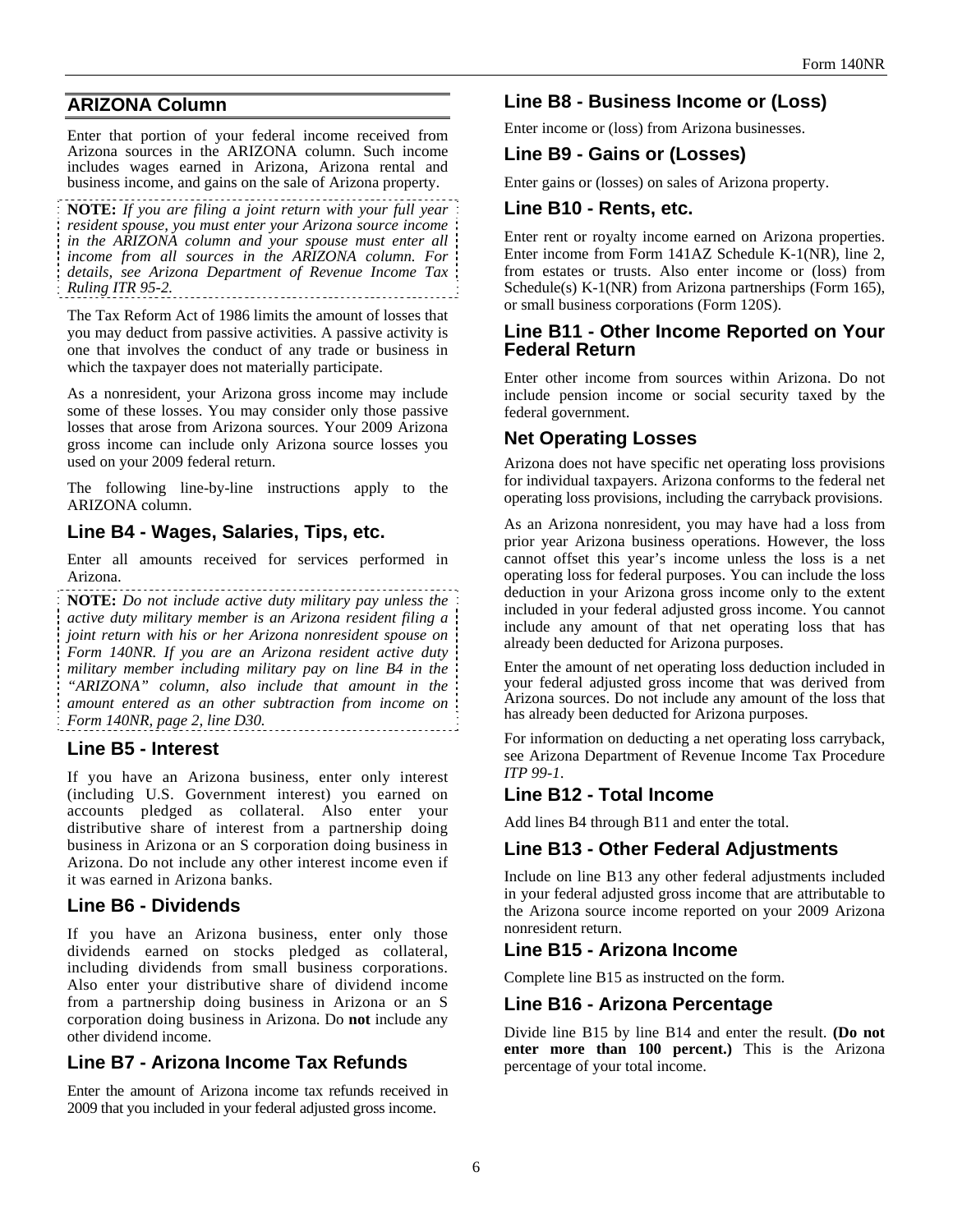| <b>Example:</b> |             |                        |
|-----------------|-------------|------------------------|
| Arizona         | Federal     | Arizona percentage     |
| Gross           | Adjusted    |                        |
| Income from     | Gross       |                        |
| line B15        | Income from |                        |
|                 | line B14    |                        |
| \$7.500         | \$30,000    | $$7,500/30,000 = 25\%$ |

#### **Determining Additions to Income**

#### **Line C17 - Early Withdrawal of Arizona, County, City, or School Retirement System Contributions**

If you meet all the following, you must enter an amount here.

- 1. You left your job with the State of Arizona or an Arizona county, city, or school district for reasons other than retirement.
- 2. When you left, you took out the contributions you had made to the retirement system while employed.
- 3. You deducted these contributions on your Arizona income tax returns that you filed in prior years.
- 4. You did not include these contributions in your federal adjusted gross income this year.

If you meet all these tests, you must report as income those contributions previously deducted on your prior year Arizona tax returns.

For more information, see Arizona Department of Revenue Income Tax Ruling *ITR 93-7*.

## **Line C18 - Total Depreciation Included in Arizona Gross Income**

Enter the amount of depreciation deducted on the federal return that is included in Arizona gross income. If you make an entry here, also see the instructions for line D30, "Other Subtractions From Income".

## **Line C19 - Other Additions to Income**

Use line C19 if any of the special circumstances below apply. Attach your own schedule to the back of your return, explaining any amounts entered on line C19.

#### **A. Fiduciary Adjustment**

A fiduciary uses Form 141AZ, Schedule K-1(NR), to report to you your share of the fiduciary adjustment from the trust or estate. Line 5 of Form 141AZ, Schedule K-1(NR), shows your share of the fiduciary adjustment from the estate or trust.

Depending on your situation, you may either add (line C19) or subtract (line D30) this amount.

If the amount reported on line 5 of your Arizona Form 141AZ, Schedule K-1(NR), is a positive number, enter that amount as an addition on line C19.

If the amount on line 5 of your Arizona Form 141AZ, Schedule K-1(NR), is a negative number, enter that amount as a subtraction from income on line D30.

#### **B. Agricultural Water Conservation System Credit**

If you take this credit (Form 312), you cannot deduct any expenses for which you claim the credit. If you take this credit, enter the amount of such expenses that you deducted on your federal return.

#### **C. Items Previously Deducted for Arizona Purposes**

Arizona statutes prohibit a taxpayer from deducting items more than once. However, under the operation of former Arizona law (1989 and prior), you could deduct certain items in greater amounts for Arizona purposes than federal purposes. Investment interest and passive activity losses were such items. In some cases, you could have deducted such amounts in their entirety on the Arizona return. For federal purposes, the deduction for these items was limited, with the unused portions being carried forward and deducted in future years. Your Arizona return may include these previously deducted items because of the difference between the federal and former Arizona treatment. If your Arizona taxable income includes items previously deducted for Arizona purposes, you must add such amounts to your Arizona gross income.

#### **D. Claim of Right Adjustment for Amounts Repaid in 2009**

You must make an entry here if **all** of the following apply.

- 1. During 2009, you were required to repay amounts held under a claim of right.
- 2. The amount required to be repaid was subject to Arizona income tax in the year included in income.
- 3. The amount required to be repaid during 2009 was more than \$3,000.
- 4. You took a deduction for the amount repaid on your 2009 federal income tax return.
- 5. The deduction taken on your federal income tax return is reflected in your Arizona taxable income.

If the above apply, enter the amount deducted on your federal income tax return which is reflected in your Arizona taxable income.

For more information on the Arizona claim of right provisions, see Arizona Department of Revenue Individual Income Tax Procedure *ITP 95-1*.

#### **E. Claim of Right Adjustment for Amounts Repaid in Prior Taxable Years**

You must make an entry here if **all** of the following apply.

- 1. During a year prior to 2009 you were required to repay income held under a claim of right.
- 2. You computed your tax for that prior year under Arizona's claim of right provisions.
- 3. A net operating loss or capital loss was established due to the repayment made in the prior year.
- 4. You are entitled to take that net operating loss or capital loss carryover into account when computing your 2009 Arizona taxable income.
- 5. The amount of the loss carryover included in your Arizona gross income is more than the amount allowed to be taken into account for Arizona purposes.

Enter the amount by which the loss carryover included in your Arizona gross income is more than the amount allowed for the taxable year under Arizona law.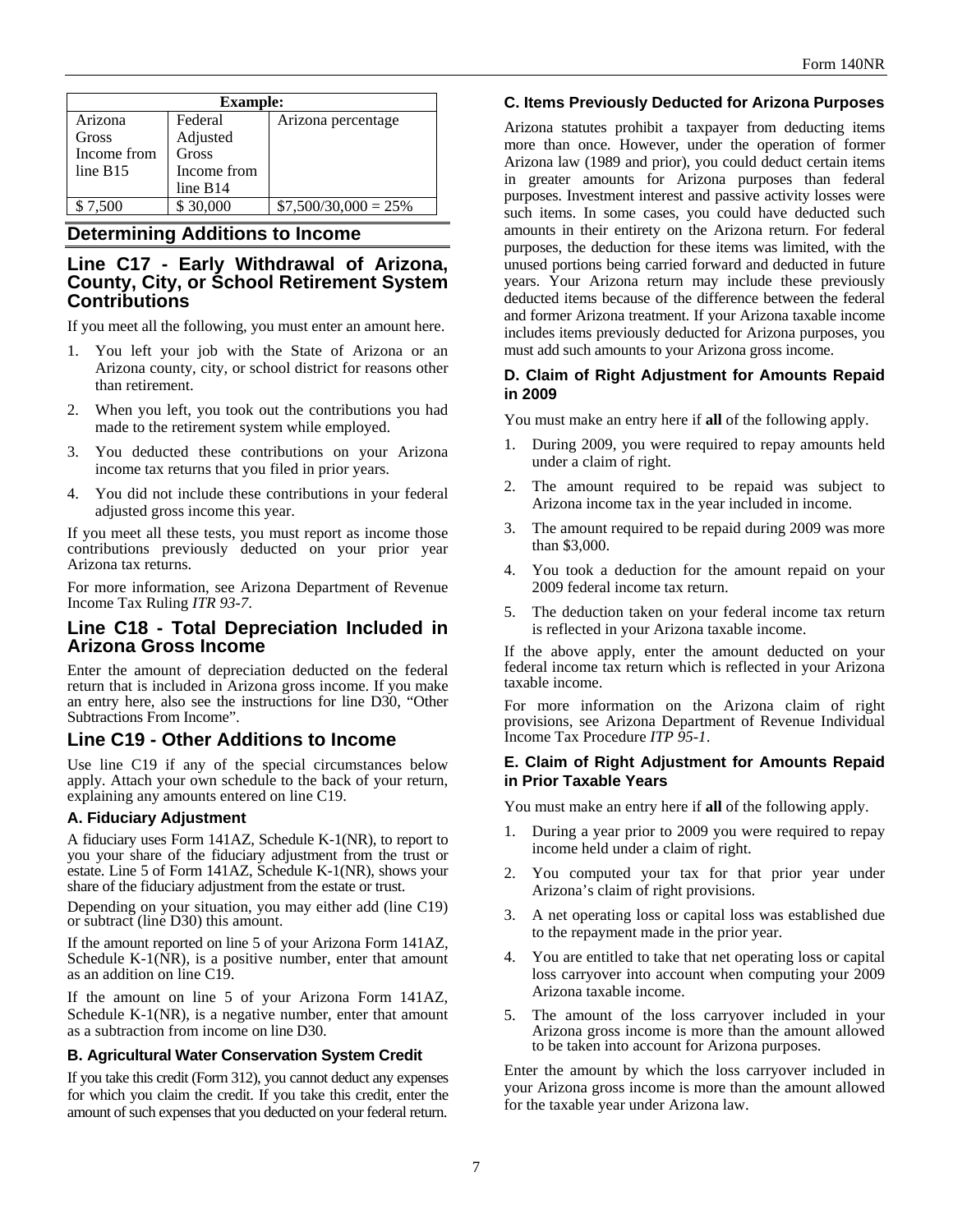#### **F. Addition to S Corporation Income Due to Credits Claimed**

Shareholders of an S corporation who claim a credit passed through from an S corporation must make an addition to income for the amount of expenses disallowed by reason of claiming the credit.

An S corporation that passes the following credits through to its shareholders must notify each shareholder of his or her pro rata share of the adjustment. You must enter an amount on this line when claiming any of the following credits.

- Agricultural water conservation system credit
- Environmental technology facility credit
- Pollution control credit
- Credit for solar hot water heater plumbing stub outs and electric vehicle recharge outlets
- Credit for employment of TANF recipients
- Agricultural pollution control equipment credit
- Motion picture credits

#### **G. Solar Hot Water Heater Plumbing Stub Out and Electric Vehicle Recharge Outlet Expenses**

If you take a credit for installing solar hot water heater plumbing stub outs or electric vehicle recharge outlets in a dwelling you constructed, you cannot deduct any expenses for which you claim the credit. If you take this credit, enter the amount of such expenses that you deducted on your federal return.

#### **H. Wage Expense for Employers of TANF Recipients**

If you take a credit for employing TANF recipients, you cannot deduct any wage expense for which you claim the credit. If you take this credit, enter the amount of such expenses that you deducted on your federal return.

#### **I. Motion Picture Expenses**

If you take a motion picture credit on Form 334, you cannot deduct any expenses related to the production, the infrastructure project or related to a transferred credit. Enter the amount of any such expenses that were deducted in computing Arizona gross income for which you claimed a credit.

#### **J. I.R.C. § 179 Expense in Excess of Allowable Amount**

Enter the amount of I.R.C. § 179 expense included in your Arizona gross income that exceeds \$25,000. If you make an entry here, also see the instructions for line D30, "Other Subtractions From Income".

#### **K. Medical Savings Account (MSA) Distributions**

For information on Arizona's MSA provisions, see the department's MSA brochure, Pub 542.

You must add amounts received from an MSA here if any of the following apply.

#### **1 - You Withdrew Funds From Your MSA for Other than Qualified Expenses**

You must make an entry here if all of the following apply.

- 1. You have an MSA that qualifies as an MSA under Arizona law.
- 2. If you are an employee, your high deductible health coverage is provided by your Arizona employer. If you

are self employed, your high deductible health coverage is provided by your Arizona business.

- 3. You withdrew money from your MSA during 2009.
- 4. You did not use the amount withdrawn to pay qualified medical expenses.
- 5. You did not have to include the withdrawal as income on your federal income tax return.

Enter the amount withdrawn.

#### **2 - Deceased Account Holder Where the Named Beneficiary is Not the Decedent's Surviving Spouse**

You must make an entry here if all of the following apply:

- 1. The account holder died during the year.
- 2. The account holder's MSA qualified as an MSA under Arizona law.
- 3. If the account holder was an employee, the account holder's high deductible health coverage was provided by his or her Arizona employer. If the account holder was self employed, the account holder's high deductible health coverage was provided by his or her Arizona business.
- 4. You are the named beneficiary of the decedent's MSA.
- 5. You are not the decedent's surviving spouse.
- 6. You did not have to include the value of the MSA as income on your federal income tax return.

In this case, the MSA ceased to be an MSA. Enter the fair market value of the MSA as of the date of death, less the amount of MSA funds used within one year of the date of death, to pay the decedent's qualified medical expenses. If the MSA has not paid all of the decedent's medical expenses by the time you file this return, reduce the fair market value by only those expenses the MSA paid. If the MSA pays additional expenses for the decedent after you file, you may file an amended return to further reduce the fair market value of the MSA.

#### **3 - Decedent's Final Return and no Named MSA Beneficiary**

Make an entry here if all of the following apply.

- 1. The account holder died during the year.
- 2. The account holder's MSA qualified as an MSA under Arizona law.
- 3. If the account holder was an employee, the account holder's high deductible health coverage was provided by his or her Arizona employer. If the account holder was self employed, the account holder's high deductible health coverage was provided by his or her Arizona business.
- 4. There is no named MSA beneficiary.
- 5. This is the decedent's final return.
- 6. The value of the MSA did not have to be included on the decedent's final federal income tax return.

In this case, the MSA ceases to be an MSA. Enter the fair market value of the MSA as of the date of death. This rule applies in all cases in which there is no named beneficiary,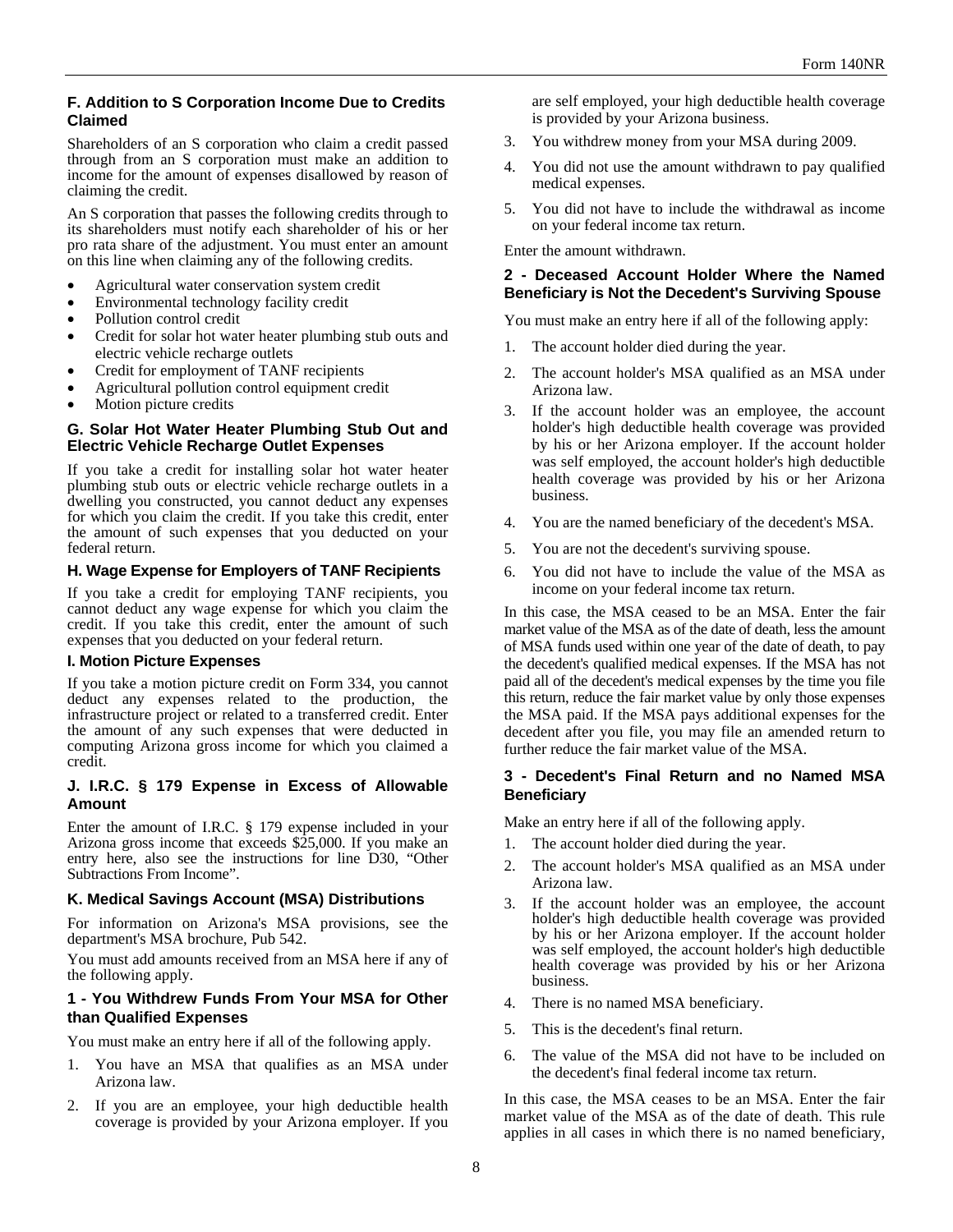even if the surviving spouse ultimately obtains the right to the MSA assets.

**NOTE:** *The following are not withdrawals. Do not enter any of the following:* 

- *Amounts from the MSA used to pay qualified medical expenses*
- *A qualified return of excess contributions*
- *A qualified rollover*
- *The fair market value of an MSA received by a surviving spouse who was the deceased account holder's named beneficiary*

*For more information about the above items, see the department's MSA brochure, Pub 542.* 

#### **L. Adjusted Basis in Property for Which You Have Claimed a Credit for Investment in Qualified Small Businesses**

If you claim a credit for an investment in a qualified small business on Arizona Form 338, you must adjust your basis in the investment by the amount of the credit claimed. You must report this difference in basis on the Arizona return that you file for the taxable year in which you sell or otherwise dispose of the investment. If you sold or otherwise disposed of the investment during the 2009 taxable year, enter the amount by which the adjusted basis computed under the internal revenue code with respect to that property exceeds the adjusted basis of the property computed under Arizona Revised Statutes section 43-1074.02.

#### **M. Other Adjustments**

Other special adjustments may be necessary. You may need to make an addition for depreciation or amortization. You may also need to make an addition if you claimed certain tax credits. Call one of the numbers listed on the back cover if any of the following apply.

- You are a previously certified defense contractor that elected to amortize under Arizona Revised Statutes section 43-1024.
- You sold or disposed of property that was held for the production of income and your basis was computed under the Arizona Income Tax Act of 1954.
- You claimed the environmental technology facility credit.
- You claimed the pollution control credit.
- You claimed the recycling equipment credit.
- You claimed the agricultural pollution control equipment credit.
- You elected to amortize the basis of a pollution control device or the cost of a child care facility under Arizona law in effect before 1990. You are still deducting amortization or depreciation for that device or facility on your federal income tax return.

#### **Line C20 - Total Additions**

Add lines C17 through C19. Enter the total on line C20 and on the front of your return, line 16.

#### **Determining Subtractions From Income**

You may only subtract those items for which statutory authority exists. Without such authority you cannot take a subtraction. If you have any questions concerning subtractions from income, call one of the numbers listed on the back cover.

**NOTE:** *You may not subtract any amount which is allocable to income excluded from your Arizona income.* 

## **Line D21 - Exemption: Age 65 or Over**

Multiply the number in box 8 on the front of your return by \$2,100 and enter the result.

## **Line D22 - Exemption: Blind**

Multiply the number in box 9 on the front of your return by \$1,500 and enter the result.

## **Line D23 - Exemption: Dependents**

Multiply the number in box 10 on the front of your return by \$2,300 and enter the result.

#### **Line D24 - Total**

Add lines D21 through D23 and enter the total.

#### **Line D25 - Prorated Exemptions**

Multiply the amount on line D24 by your Arizona percentage from line B16 and enter the result.

**NOTE Active Duty Military Personnel Only:** *If you were on active duty in Arizona during 2009, but you were a resident of another state, you must prorate these exemptions.* 

## **Line D26 - Interest on U.S. Obligations**

Enter the amount of interest income from U.S. Government obligations included as income on line B5 in the ARIZONA column. U.S. Government obligations include obligations such as savings bonds and treasury bills. You must reduce this subtraction by any interest or other related expenses incurred to purchase or carry the obligation. Reduce the subtraction only by the amount of such expenses included in your Arizona gross income.

## **Line D27 - Arizona Lottery Winnings**

You may subtract up to \$5,000 of winnings received in 2009 for Arizona lottery prizes. Only subtract those Arizona lottery winnings that you included on line B11 in the ARIZONA column and reported on your federal income tax return.

If you subtract Arizona lottery winnings here, you may have to adjust the amount of gambling losses claimed as an itemized deduction.

#### **Line D28 - Agricultural Crops Given to Arizona Charitable Organizations**

Arizona law allows a subtraction for qualified crop gifts made during 2009 to one or more charitable organizations. To take this subtraction, you must be engaged in the business of farming or processing agricultural crops. The crop must be grown in Arizona. You must make your gift to a charitable organization located in Arizona that is exempt from Arizona income tax.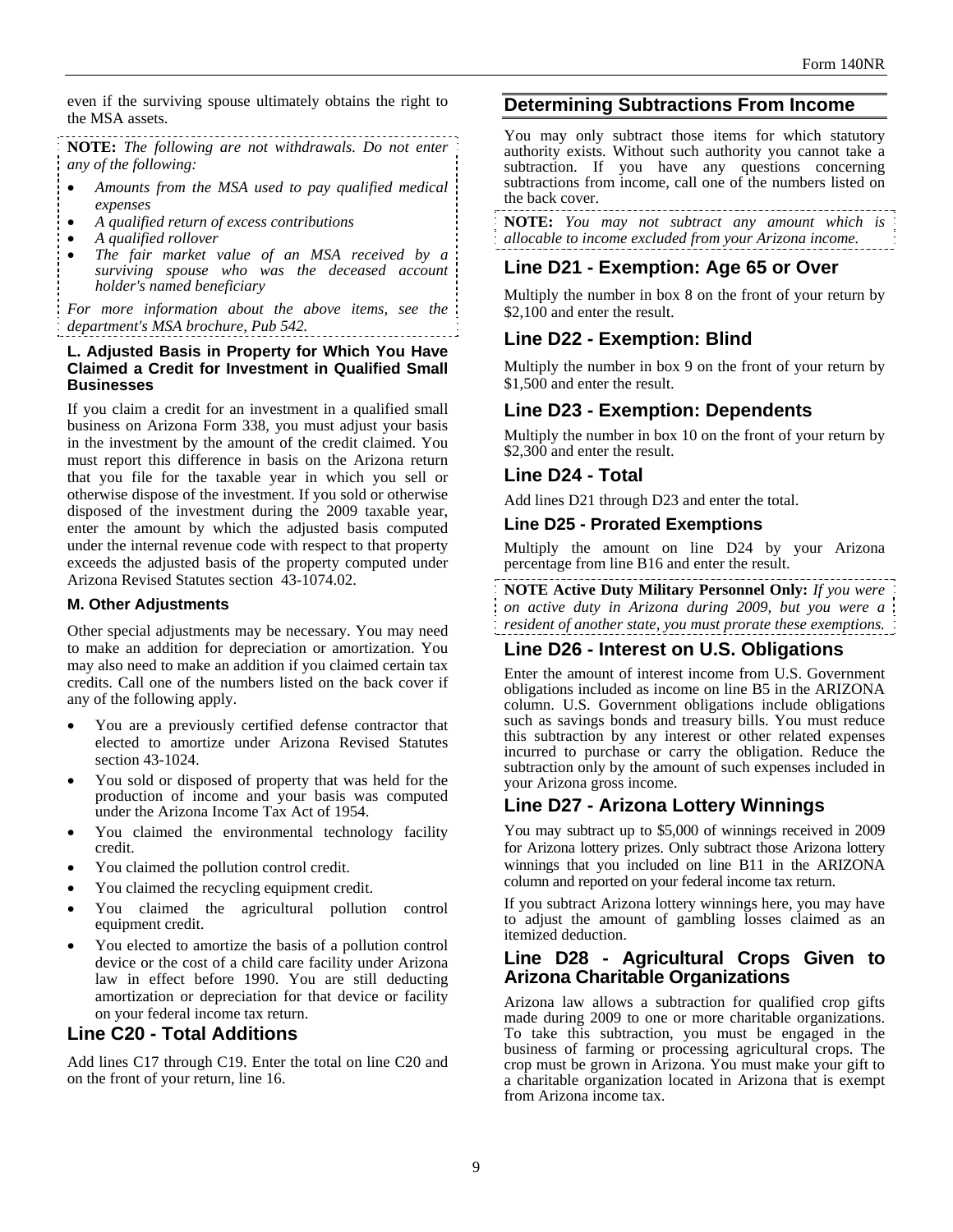The subtraction is the greater of 80 percent of the wholesale market price or 80 percent of the most recent sale price for the contributed crop.

To determine if your crop gift qualifies for this subtraction, see Arizona Department of Revenue Income Tax Procedure *ITP 93-2*.

#### **Line D29 - Construction of an Energy Efficient Residence**

For taxable years beginning from and after December 31, 2001, through December 31, 2010, Arizona law allows a subtraction for an energy efficient residence. The subtraction is allowed for selling one or more new energy efficient residences located in Arizona. The subtraction is equal to 5% of the sales price excluding commissions, taxes, interest, points, and other brokerage, finance and escrow charges. The subtraction cannot exceed \$5,000 for each new qualifying residence.

**The taxpayer that builds the new residence may claim the subtraction when the taxpayer first sells the residence. However, the seller may elect to transfer the subtraction to the buyer.** 

For more information, see Arizona Department of Revenue Income Tax Procedure *ITP 02-1*.

Enter the number of residences for which you are claiming a subtraction on line D29a, then enter the amount of the subtraction on line D29. Also enter the number on line D29a on Form 140NR, page 1, line **18**1.

## **Line D30 - Other Subtractions**

Use line D30 if any of the following special circumstances apply. Attach your own schedule to the back of the return, explaining any amounts entered here.

#### **A. Certain Wages of American Indians**

Enrolled members of American Indian tribes may subtract wages earned while living and working on their tribe's reservation. You can subtract only those amounts that you included on line B4, ARIZONA column. The federal government must recognize these tribes.

For more information, see Arizona Department of Revenue Income Tax Ruling *ITR 96-4*.

#### **B. Qualified Wood Stove, Wood Fireplace, or Gas Fired Fireplace**

Arizona law provides a subtraction for **converting** an existing fireplace to a qualified wood stove, qualified wood fireplace, or gas fired fireplace and non-optional equipment directly related to its operation. You may subtract up to \$500 of the costs incurred for converting an existing fireplace to a qualified wood stove, qualified wood fireplace, or gas fired fireplace on your property located in Arizona. When you figure your subtraction, do not include taxes, interest, or other finance charges.

A qualified wood stove or a qualified wood fireplace is a residential wood heater that was manufactured on or after July 1, 1990, or sold at retail on or after July 1, 1992. The residential wood heater must also meet the U.S. Environmental Protection Agency's July 1990 particulate emissions standards.

A qualified gas fired fireplace is any device that burns natural or liquefied petroleum gas as its fuel through a burner system that is permanently installed in the fireplace. The conversion of an existing wood burning fireplace to noncombustible gas logs that are permanently installed in the fireplace also qualifies as a gas fired fireplace.

#### **C. Claim of Right Adjustment for Amounts Repaid in Prior Taxable Years**

You must make an entry here if **all** of the following apply.

- 1. During a year prior to 2009 you were required to repay income held under a claim of right.
- The amount required to be repaid was subject to Arizona income tax in the year included in income.
- 3. You computed your tax for that prior year under Arizona's claim of right provisions.
- 4. A net operating loss or capital loss was established due to the repayment made in the prior year.
- 5. You are entitled to take that net operating loss or capital loss carryover into account when computing your 2009 Arizona taxable income.
- The amount of the loss carryover allowed to be taken into account for Arizona purposes is more than the amount included in your Arizona gross income.

Enter the amount by which the loss carryover allowed for the taxable year under Arizona law is more than the amount included in your Arizona gross income.

For more information on the Arizona claim of right provisions, see Arizona Department of Revenue Individual Income Tax Procedure *ITP 95-1*.

#### **D. Deposits Made Into Your MSA**

If you have an MSA, you may be able to subtract deposits made into that MSA. Make an entry here if all of the following apply.

- You have an MSA that qualifies as an MSA under Arizona law, but not federal law.
- 2. If you are an employee, your high deductible health coverage is provided by your Arizona employer. If you are self employed, your high deductible health coverage is provided by your Arizona business.
- 3. Either you or your employer made deposits into that MSA during the tax year.
- 4. You had to include the deposits in income on your federal income tax return.

You can subtract these deposits only to the extent included in your Arizona gross income. Enter these contributions here.

#### **E. Employer Contributions Made to Employee MSAs**

If you are an employer, you may subtract the amount contributed to your employees' MSAs that are established under Arizona law. You can subtract these contributions only to the extent not deductible for federal income tax purposes. You can subtract these contributions only to the extent included in your Arizona gross income. Enter these contributions here.

#### **F. Certain Expenses not Allowed for Federal Purposes**

You may subtract some expenses that you cannot deduct on your federal return when you claim certain federal tax credits. These federal tax credits are:

- the federal work opportunity credit;
- the empowerment zone employment credit;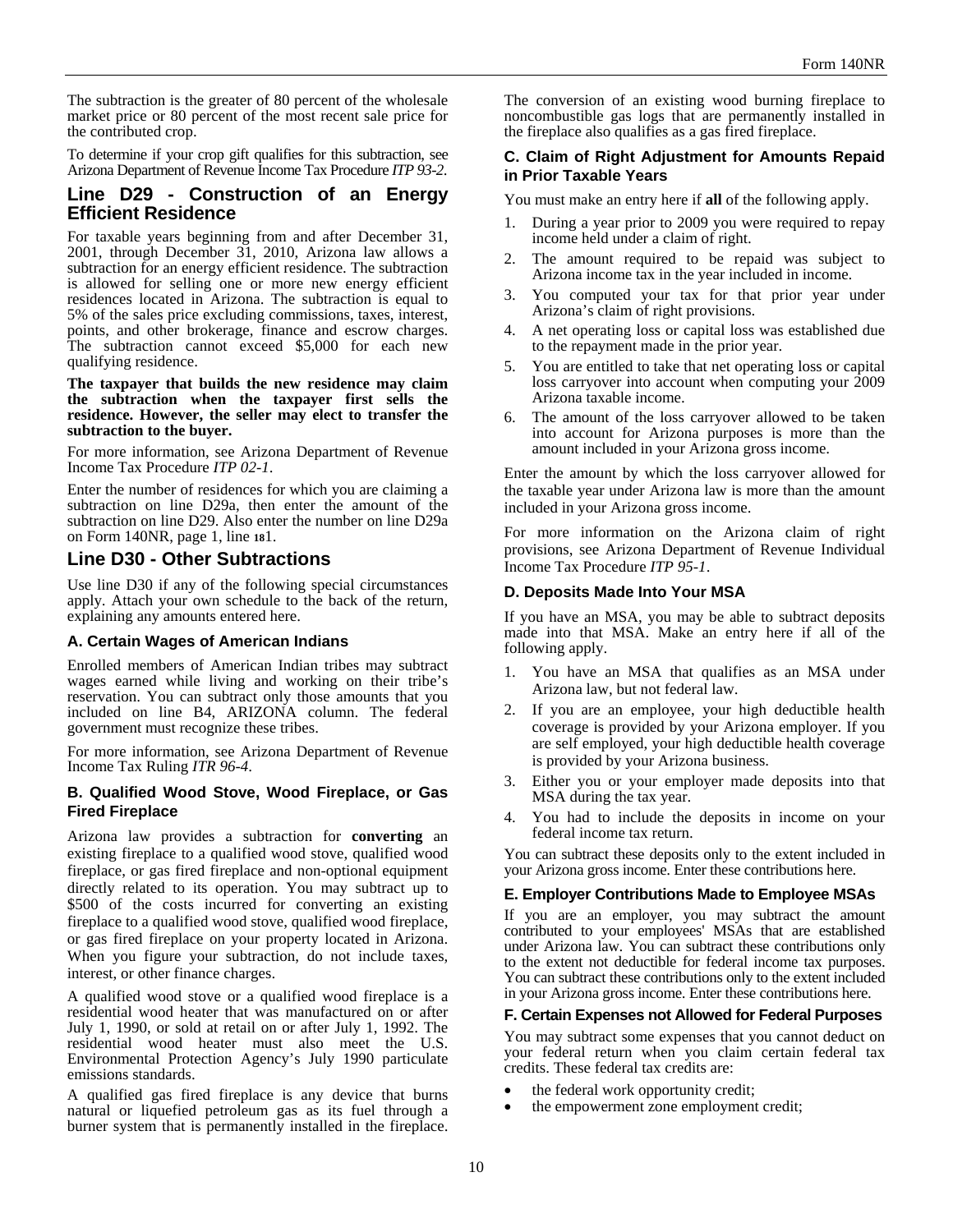- the credit for employer-paid social security taxes on employee cash tips;
- the Indian employment credit.

If you received any of the above federal tax credits for 2009, enter the portion of wages or salaries attributable to Arizona source income that you paid or incurred during the taxable year that is equal to the amount of those federal tax credits you received.

#### **G. Recalculated Arizona Depreciation**

Enter the total amount of depreciation attributable to assets used in your Arizona business allowable pursuant to I.R.C. § 167(a) for the taxable year calculated as if you had elected not to claim bonus depreciation for eligible properties for federal purposes.

#### **H. Basis Adjustment for Property Sold or Otherwise Disposed of During the Taxable Year**

With respect to property used in an Arizona business that is sold or otherwise disposed of during the taxable year by a taxpayer who has complied with the requirement to add back all depreciation with respect to that property on tax returns for all taxable years beginning from and after December 31, 1999, enter the amount of depreciation that has been allowed pursuant to I.R.C.  $\S 167(a)$  to the extent that the amount has not already reduced Arizona taxable income in the current or prior years. (Note: The practical effect of this is to allow a subtraction for the difference in basis for any asset for which bonus depreciation has been claimed on the federal return.) You may make this adjustment for only property that was used in your Arizona business.

#### **I. Fiduciary Adjustment**

If the amount on Form 141AZ, Schedule K-1(NR), line 5, is a negative number, enter that amount as a subtraction from income on line D30.

#### **J. Adjustment for I.R.C. § 179 Expense Not Allowed**

Enter 20% of the amount entered on line C19 for excess I.R.C. § 179 expense. This same amount can be subtracted in each of the following four taxable years also, effectively amortizing the difference in treatment over five years. If you made an addition for I.R.C. § 179 expense on your 2005, 2006, 2007 and/or 2008 return(s), also enter 20% of the amount added for, 2005, 2006, 2007 and/or 2008.

#### **K. Other Adjustments**

Other special adjustments may be necessary. Call one of the numbers listed on the back cover if any of the following apply.

- You are a previously certified defense contractor that elected to amortize under Arizona Revised Statutes section 43-1024.
- You sold or disposed of property that was held for the production of income subject to Arizona tax and your basis was computed under the Arizona Income Tax Act of 1954.
- You deferred exploration expenses determined under Internal Revenue Code section 617 in a taxable year ending before January 1, 1990, and you have not previously taken a subtraction for those expenses.

#### **Line D31 - Total Subtractions**

Add lines D25 through D30. Enter the total here and on the front of your return on line 18.

## **Line E32 Different Last Names**

If you filed an Arizona tax return within the past four years with a different last name, enter your prior last name(s), in Part E.

#### **Totaling Your Income**

## **Line 14 - Federal Adjusted Gross Income**

You must complete your federal return before completing your Arizona return. You must complete a 2009 federal return to determine your federal adjusted gross income even if not filing a federal return.

Arizona uses federal adjusted gross income as a starting point to determine Arizona taxable income. Enter your federal adjusted gross income from page 2, line B14.

#### **Line 15 - Arizona Income**

Enter your Arizona income from page 2, line B15, of your return.

#### **Line 16 - Additions to Income**

Enter the amount from page 2, line C20, of your return.

#### **Line 18 - Subtractions From Income**

Enter the amount from page 2, line D31, of your return.

#### **Figuring Your Arizona Tax**

#### **Line 20 - Itemized or Standard Deductions**

You must decide whether to take the standard deduction or to itemize your deductions. Your Arizona income tax will be less if you take the larger of your standard deduction or your itemized deduction.

When you *e-File*, the software completes e-file the math for you.

# **Your Standard Deduction**

**Tax Tip:** *The standard deduction is not prorated.*  If you take the standard deduction, check box **20**S.

| If you take the standard deduction, check box 200. |                                |  |
|----------------------------------------------------|--------------------------------|--|
| If your filing status is:                          | Your standard<br>deduction is: |  |

|                           | deduction is: |
|---------------------------|---------------|
| Single                    |               |
| Married filing separately |               |
| Married filing jointly    | \$9.354       |
| Head of household         | \$9.354       |

#### **Your Itemized Deduction**

You may itemize deductions on your Arizona return even if you do not itemize deductions on your federal return. The itemized deductions allowed for Arizona purposes are those itemized deductions that are allowable under the Internal Revenue Code. As an Arizona nonresident, you must prorate these deductions by the percentage which your Arizona gross income is of your federal adjusted gross income.

To determine your Arizona itemized deductions, complete a federal Form 1040, Schedule A. Then complete the Arizona Form 140NR, Schedule A(NR). If you itemize deductions, check box **20**I.

**NOTE:** *If you itemize, you must attach a copy of your federal Schedule A and your Arizona Schedule A(NR) to your Arizona return.*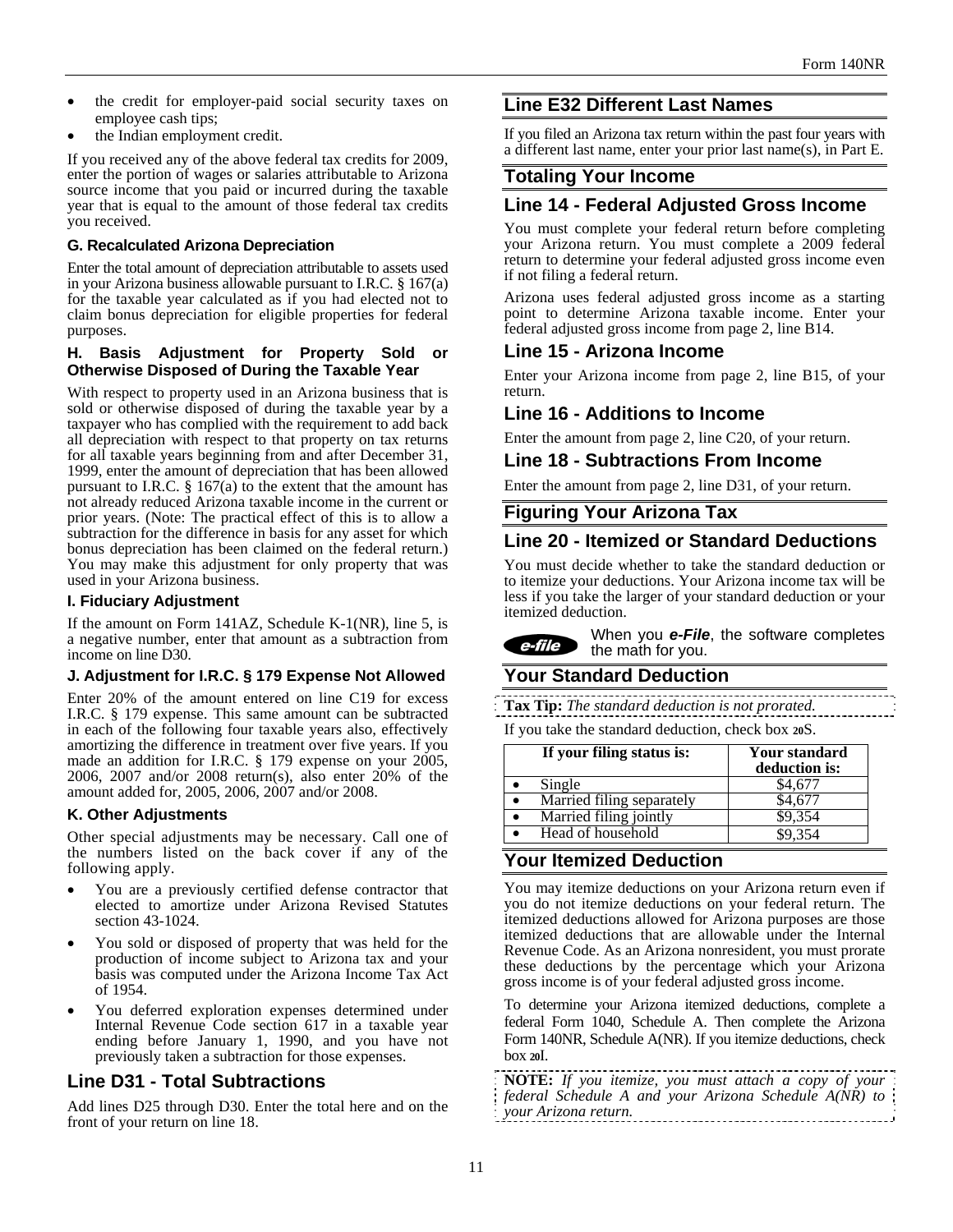# **Line 21 - Personal Exemptions**

Your personal exemption depends on your filing status. See Personal Exemption Chart. Then complete the Personal Exemption Worksheet.

**NOTE For Active Duty Military Personnel Only:** *If you were on active duty in Arizona during 2009, but were a resident of another state, do not prorate your personal exemption. You are allowed a 100 percent deduction for the personal exemption (to include spouse).* 

| <b>Personal Exemption Chart</b>                                                                                                                                                                                             |                                                                                                            |                                                                                |                                                                                       |
|-----------------------------------------------------------------------------------------------------------------------------------------------------------------------------------------------------------------------------|------------------------------------------------------------------------------------------------------------|--------------------------------------------------------------------------------|---------------------------------------------------------------------------------------|
|                                                                                                                                                                                                                             | If you checked filing status:                                                                              |                                                                                | <b>Personal</b><br><b>Exemption before</b><br>proration:                              |
|                                                                                                                                                                                                                             | Single (Box 7)                                                                                             | \$2,100                                                                        |                                                                                       |
|                                                                                                                                                                                                                             | Married filing joint return<br>(Box 4) and claiming<br>no<br>dependents (Box 10)                           | \$4,200                                                                        |                                                                                       |
| \$6,300<br>Married filing<br>joint<br>return<br>(Box 4) and claiming at least<br>dependent<br>(Box<br>10<br>one<br>excluding persons listed on<br>Page 2, line A3a)                                                         |                                                                                                            |                                                                                |                                                                                       |
|                                                                                                                                                                                                                             | Head of household and you<br>are not married (Box 5)                                                       | \$4,200                                                                        |                                                                                       |
|                                                                                                                                                                                                                             | Head of household and you<br>are a married person who<br>qualifies to file as head of<br>household (Box 5) | $$3,150$ Or<br>Complete Form 202<br>Personal Exemption<br>Allocation Election. |                                                                                       |
|                                                                                                                                                                                                                             | Married filing<br>separately<br>(Box 6) with neither spouse<br>claiming<br>dependents<br>any<br>(Box 10)   |                                                                                | $$2,100$ Or<br>Complete Form 202<br><b>Personal Exemption</b><br>Allocation Election. |
| \$3,150 Or<br>Married<br>filing<br>separately<br>$(Box 6)$ with one<br>spouse<br>claiming<br>at<br>least<br>one<br>dependent (Box 10 excluding<br>persons listed on Page 2,<br>line A3a)                                    |                                                                                                            | Complete Form 202<br><b>Personal Exemption</b><br><b>Allocation Election.</b>  |                                                                                       |
|                                                                                                                                                                                                                             | <b>Personal Exemption Worksheet</b>                                                                        |                                                                                |                                                                                       |
| Amount from personal exemption<br>1.<br>chart. If you were an active duty<br>military member during 2009,<br>skip lines 2 and 3 and enter this<br>amount on Form 140NR, page 1,<br>21.<br>All<br>line<br>other<br>taxpayers |                                                                                                            | \$                                                                             |                                                                                       |
| 2.                                                                                                                                                                                                                          | complete lines 2 and 3.<br>Enter your Arizona percentage                                                   |                                                                                |                                                                                       |
|                                                                                                                                                                                                                             | from Form 140NR, page 2, line<br>B16.                                                                      |                                                                                | $\%$                                                                                  |
| 3.                                                                                                                                                                                                                          | Multiply line 1 by the percent on<br>line 2. Enter the result here and<br>on Form 140NR, page 1, line 21.  |                                                                                | \$                                                                                    |

A married couple who does not claim any dependents may take one personal exemption of \$4,200 (prior to prorating). If the husband and wife file separate returns, either spouse may (prior to prorating) take the entire \$4,200 exemption, or the spouses may divide the \$4,200 (prior to prorating) between them. You and your spouse must complete Form 202 if either you or your spouse claim a personal exemption of more than \$2,100 (prior to prorating). If you and your spouse do not complete Form 202, you may (prior to prorating) take an exemption of only \$2,100 (one-half of the total \$4,200).

A married couple who claims at least one dependent may take one personal exemption of \$6,300 (prior to prorating). If the husband and wife file separate returns, either spouse may (prior to prorating) take the entire \$6,300 exemption, or the spouses may divide the \$6,300 between them. You and your spouse must complete Form 202 if either you or your spouse claim a personal exemption of more than \$3,150 (prior to prorating). If you and your spouse do not complete Form 202, you may (prior to prorating) take an exemption of only \$3,150 (one-half of the total \$6,300).

If you are a married person who qualifies to file as a head of household, you may take the entire \$6,300 (prior to prorating) personal exemption or you may divide the exemption with your spouse. You and your spouse must complete Form 202 if either you or your spouse claim a personal exemption of more than \$3,150 (prior to prorating). If you and your spouse do not complete Form 202 you may (prior to prorating) take an exemption of only \$3,150 (onehalf of the total \$6,300).

The spouse who claims more than one-half of the total personal exemption (prior to prorating) must attach the original Form 202 to his or her return. The spouse who claims less than one-half of the total personal exemption (prior to prorating) must attach a copy of the completed Form 202 to his or her return.

## **Line 22 - Taxable Income**

Subtract lines 20 and 21 from line 19 and enter the result. Use this amount to calculate your tax using Tax Table X or Y.

## **Line 23 - Tax Amount**

Enter the tax from Tax Table X or Y.

#### **Line 24 - Tax from Recapture of Credits from Arizona Form 301**

Enter the amount of tax due from recapture of credits from Form 301, Part II, line 31.

## **Line 25 - Subtotal of Tax**

Add lines 23 and 24.

## **Lines 26 and 27 - Clean Elections Fund Tax Reduction**

You may designate \$5 of your tax go to the Clean Elections Fund and may also reduce your tax by up to \$5. If you are married filing a joint return, both you and your spouse may make this designation and also reduce your tax by up to \$10.

#### **Single Taxpayers, Heads of Household, and Married Taxpayers Filing a Joint Return With Only One Spouse Making a Designation**

To make this designation, Check box **26**1 marked yourself.

If you checked box **26**1 and the amount on Form 140NR, page 1, line 25 is \$10 or more, enter \$5 on line 27. If the amount on line 25 is less than \$10, complete the following worksheet.

#### **Married Taxpayers Filing a Joint Return With Both Spouses Making a Designation**

If both spouses want to make this designation, one spouse should check box **26**1, and the other spouse should check box **26**2.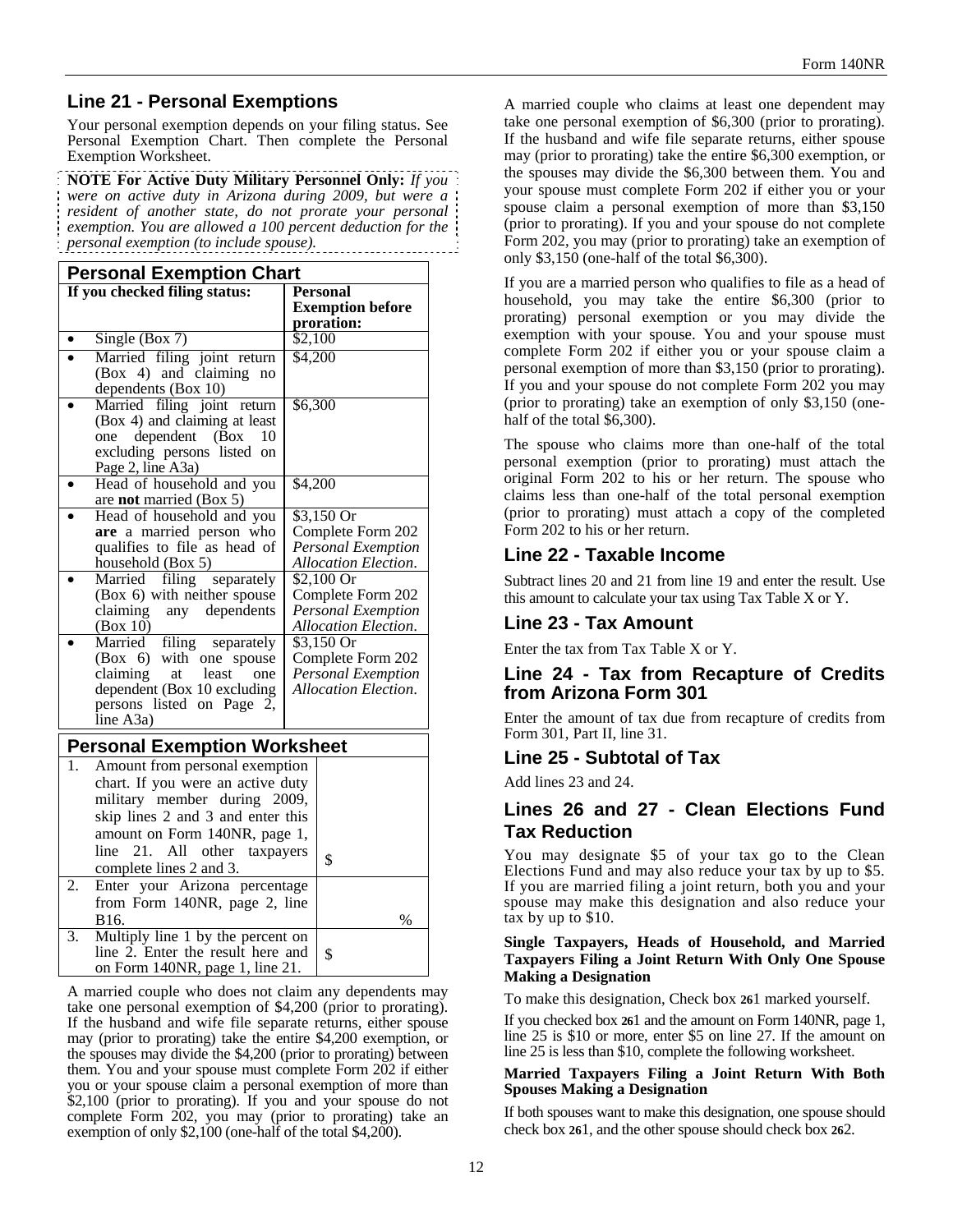If you checked both box **26**1 and box **26**2 and the amount on Form 140NR, page 1, line 25 is \$20 or more, enter \$10 on line 27. If the amount on line 25 is less than \$20, complete the worksheet below.

|    | <b>Clean Elections Fund Tax Reduction Worksheet</b> |  |  |
|----|-----------------------------------------------------|--|--|
| 1. | Enter the amount of tax from Form 140NR,            |  |  |
|    | page 1, line 25.                                    |  |  |
|    | 2. If you checked box 261, enter \$5. If a          |  |  |
|    | joint return and your spouse also checked           |  |  |
|    | box 262, enter \$10.                                |  |  |
|    | 3. Balance of tax eligible for tax reduction.       |  |  |
|    | Subtract line 2 from line 1. If less than           |  |  |
|    | zero, enter zero "0".                               |  |  |
|    | 4. If you checked box 261, enter \$5. If a          |  |  |
|    | joint return and your spouse also checked           |  |  |
|    | box 262, enter \$10.                                |  |  |
|    | 5. Tax reduction. Enter the lesser of line 3        |  |  |
|    | or line 4. Also enter this amount on                |  |  |
|    | Form $140NR$ , page 1, line 27.                     |  |  |
|    |                                                     |  |  |

**NOTE:** *Amounts designated to the Clean Elections Fund here do not qualify for the credit on line 31.*

#### **Line 28 - Reduced Tax**

Subtract line 27 from line 25. Enter the result.

#### **Line 29 - Nonrefundable Credits from Arizona Form 301 or Forms 321, 322, and 323 if Form 301 is not Required**

Complete line 29 if you can take any of the following credits. Also make sure that you attach the Arizona Form 301 if you are required to complete Form 301 and the appropriate credit form or forms to your return.

1. **Defense Contracting Credits.** Your unused defense contracting credit carryover may be carried forward as a credit against subsequent taxable years' tax liability through tax year 2011. See Form 302 for details.

2. **Enterprise Zone Credit.** You may qualify for this credit if your business in an Arizona enterprise zone had net increases in qualified employment positions. Use Form 304 to figure this credit.

3. **Environmental Technology Facility Credit.** You may qualify for this credit if your business incurred expenses in constructing a qualified environmental technology manufacturing facility. Use Form 305 to figure this credit.

4. **Military Reuse Zone Credit.** You may qualify for this credit if you have qualifying net increases in full-time employment within a military reuse zone. Use Form 306 to figure this credit.

5. **Recycling Equipment Credit.** The recycling equipment credit allowable to individuals has been repealed. You may not take this credit for taxable years beginning January 1, 2003 or later. However, the repeal did not affect any credit carryover that accrued prior to the repeal. Use Form 307 to figure any allowable credit carryover.

6. **Credit for Increased Research Activities - Individuals.** You may qualify for this credit if you incurred qualified research expenses for research conducted in Arizona. Use Form 308-I to figure this credit.

7. **Credit for Taxes Paid to Another State or Country.**  You may qualify for this credit if you paid tax to Arizona and another state or country on the same income. Use Form 309 to figure this credit.

8. **Agricultural Water Conservation System Credit.**  You may qualify for this credit if you incurred expenses to purchase and install an agricultural water conservation system in Arizona. Use Form 312 to figure this credit.

9. **Pollution Control Credit.** You may qualify for this credit if you purchased depreciable property used in a trade or business to reduce or prevent pollution. Use Form 315 to figure this credit.

10. **Credit for Solar Hot Water Heater Plumbing Stub Outs and Electric Vehicle Recharge Outlets.** You may qualify for this credit if you install solar hot water heater plumbing stub outs or electric vehicle recharge outlets in houses or dwelling units you construct. The taxpayer that constructed the dwelling may also transfer the credit to a purchaser. Use Form 319 to figure this credit.

11. **Credit for Employment of TANF Recipients.** You may qualify for this credit if you employed TANF recipients during the taxable year. Use Form 320 to figure this credit.

12. **Credit for Contributions to Charities that Provide Assistance to the Working Poor.** You may qualify for this credit if you made contributions to certain charities that provide help to the working poor. Use Form 321 to figure this credit.

13. **Credit for Contributions Made or Fees Paid to Public Schools.** You may qualify for this credit if you paid certain fees to public schools in Arizona. Use Form 322 to figure this credit.

14. **Credit for Contributions to Private School Tuition Organizations.** You may qualify for this credit if you made contributions to a school tuition organization that provides scholarships or grants to qualified schools. Use Form 323 to figure this credit.

15. **Agricultural Pollution Control Equipment Credit.**  You may qualify for this credit if you are involved in commercial agriculture and incur expenses to purchase tangible personal property that is primarily used in your trade or business in Arizona to control or prevent pollution. Use Form 325 to figure this credit.

16. **Credit for Donation of School Site.** You may qualify for this credit if you donated real property and improvements to a school district or a charter school for use as a school or as a site for the construction of a school. Use Form 331 to figure this credit.

17. **Credit for Healthy Forest Enterprises.** You may qualify for this credit if you had net increases in qualified employment positions as a healthy forest enterprise. Use Form 332 to figure this credit.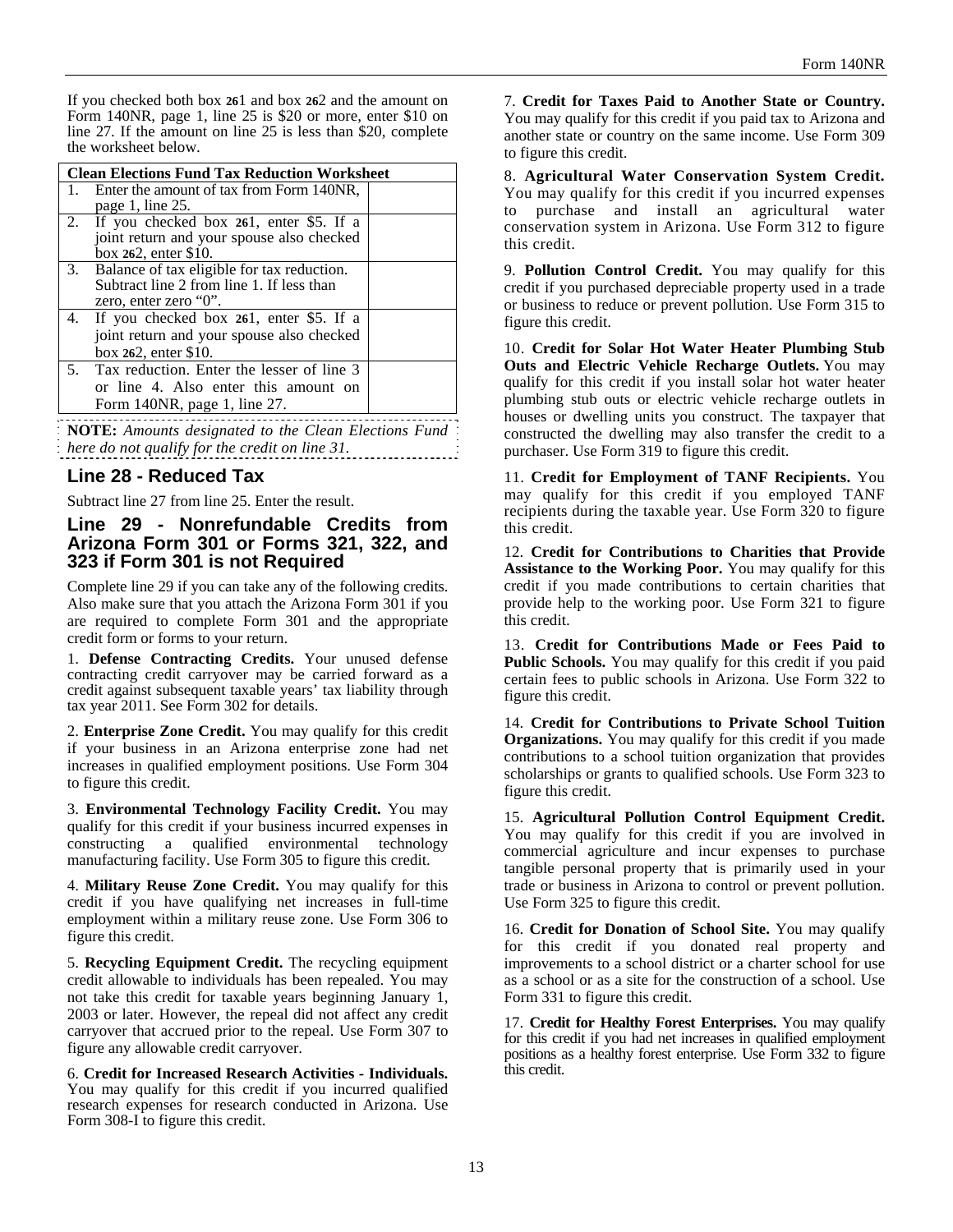18. **Credit for Employing National Guard Members.** You may qualify for this credit if you are an employer who has an employee that is a member of the Arizona National Guard if the employee is placed on active duty. Use Form 333 to figure this credit.

19. **Motion Picture Credits.** A credit is available to motion picture production companies that produce motion pictures, commercials, music videos, or television series completely or partially in Arizona. A tax credit for investments in motion picture infrastructure projects in Arizona is also available. Use Form 334 to figure this credit.

20. **Credit for Solar Energy Devices** - **Commercial or Industrial Applications.** This credit is available to taxpayers that install solar energy devices for commercial, industrial, or other nonresidential applications in Arizona. Use Form 336 to figure this credit.

21. **Credit for Investment in Qualified Small Businesses.** You may qualify for this credit if you made an investment in a qualified small business. Use Form 338 to figure this credit.

22. **Credit for Donations to the Military Family Relief Fund.**  You may qualify for this credit if you made a cash contribution to the Arizona Military Family Relief Fund during the taxable year. Use Form 340 to figure this credit.

Compute your credit on the appropriate form. Then complete Form 301 and enter the amount from Form 301, line 59. The credits on line 29 cannot reduce your tax below zero. These credits are not refundable credits.

Attach Arizona Form 301 along with any supporting documents to your return.

# **Line 30 - Credit Type**

| If you entered an amount on line 29, write the form<br>number of each credit claimed. |         |  |
|---------------------------------------------------------------------------------------|---------|--|
| If you are claiming:                                                                  | Write   |  |
|                                                                                       | form    |  |
|                                                                                       | number: |  |
| 1.<br><b>Defense Contracting Credits</b>                                              | 302     |  |
| $\overline{2}$ .<br>Enterprise Zone Credit                                            | 304     |  |
| 3.<br><b>Environmental Technology Facility</b>                                        | 305     |  |
| Credit                                                                                |         |  |
| Military Reuse Zone Credit<br>4.                                                      | 306     |  |
| $\overline{5}$ .<br>Recycling Equipment Credit                                        | 307     |  |
| 6.<br><b>Credit for Increased Research</b>                                            | 308     |  |
| Activities - Individuals                                                              |         |  |
| 7.<br>Credit for Taxes Paid to Another State                                          | 309     |  |
| or Country                                                                            |         |  |
| <b>Agricultural Water Conservation</b><br>8.                                          | 312     |  |
| <b>System Credit</b>                                                                  |         |  |
| <b>Pollution Control Credit</b><br>9.                                                 | 315     |  |
| 10. Credit for Solar Hot Water Heater                                                 | 319     |  |
| Plumbing Stub Outs and Electric                                                       |         |  |
| Vehicle Recharge Outlets                                                              |         |  |
| 11. Credit for Employment of TANF                                                     | 320     |  |
| Recipients                                                                            |         |  |
| 12. Credit for Contributions to Charities                                             | 321     |  |
| That Provide Assistance to the                                                        |         |  |
| <b>Working Poor</b>                                                                   |         |  |
| 13. Credit for Contributions Made or Fees                                             | 322     |  |
| Paid to Public Schools                                                                |         |  |

| 14. Credit for Contributions to Private      | 323 |
|----------------------------------------------|-----|
| <b>School Tuition Organizations</b>          |     |
| 15. Agricultural Pollution Control           | 325 |
| <b>Equipment Credit</b>                      |     |
| 16. Credit for Donation of School Site       | 331 |
| 17. Credit for Healthy Forest Enterprises    | 332 |
| 18. Credit for Employing National Guard      | 333 |
| <b>Members</b>                               |     |
| 19. Motion Picture Credits                   | 334 |
| 20. Credit for Solar Energy Devices - or     | 336 |
| <b>Commercial or Industrial Applications</b> |     |
| 21. Credit for Investment in Qualified Small | 338 |
| <b>Businesses</b>                            |     |
| 22. Credit for Donations to the Military     | 340 |
| <b>Family Relief Fund</b>                    |     |

## **Line 31 - Clean Elections Fund Tax Credit**

**NOTE:** *Amounts designated to the Clean Elections Fund on Form 140NR, page 1, lines 26 and 27, do not qualify for the credit. Do not include those amounts here regardless of whether you made the designation this year or in a prior year.*

For 2009, you may claim a credit for:

- Donations made directly to the fund during 2009.
- A donation made to the fund on your 2008 income tax return that you filed in 2009.

You may not claim a credit on the 2009 return for a donation made to the fund on your 2009 return. If you make a donation to the fund with your 2009 return, that you file in 2010, you may claim a credit for that donation on your 2010 return.

Complete the following worksheet to figure your credit.

| Worksheet for Calculating the 2009 Clean Elections        |                                           |  |  |
|-----------------------------------------------------------|-------------------------------------------|--|--|
|                                                           | <b>Fund Tax Credit</b>                    |  |  |
| 1.                                                        | Enter the amount donated directly to      |  |  |
| the fund during 2009.                                     |                                           |  |  |
| 2.                                                        | Enter the amount donated to the fund      |  |  |
| with your 2008 tax form.                                  |                                           |  |  |
| 3.                                                        | Add line 1 and line 2. Enter the total.   |  |  |
| 4.                                                        | Enter the amount from Form 140NR,         |  |  |
| page 1, line 28.                                          |                                           |  |  |
| 5.                                                        | Enter the amount from Form 140NR,         |  |  |
| page 1, line 29.                                          |                                           |  |  |
| Subtract line 5 from line 4.<br>6.                        |                                           |  |  |
| 7.<br>Multiply line 6 by $20\%$ (.20).                    |                                           |  |  |
| 8.                                                        | Enter \$640 if single, head of household, |  |  |
|                                                           | or married filing separately. Enter       |  |  |
| \$1,280 if married filing joint.                          |                                           |  |  |
| Enter the larger of line 7 or line 8.<br>9.               |                                           |  |  |
| 10. Enter the smaller of line 3, line 6, or               |                                           |  |  |
|                                                           | line 9 here and also on Form 140NR,       |  |  |
| page 1, line 31.                                          |                                           |  |  |
| NOTE: This credit will only reduce your tax and cannot be |                                           |  |  |

*refunded. You may not carry forward any amount of unused credit.*

## **Line 32 - Balance of Tax**

Subtract lines 29 and 31 from line 28. If the sum of lines 29 and 31 is more than line 28, enter zero on line 32.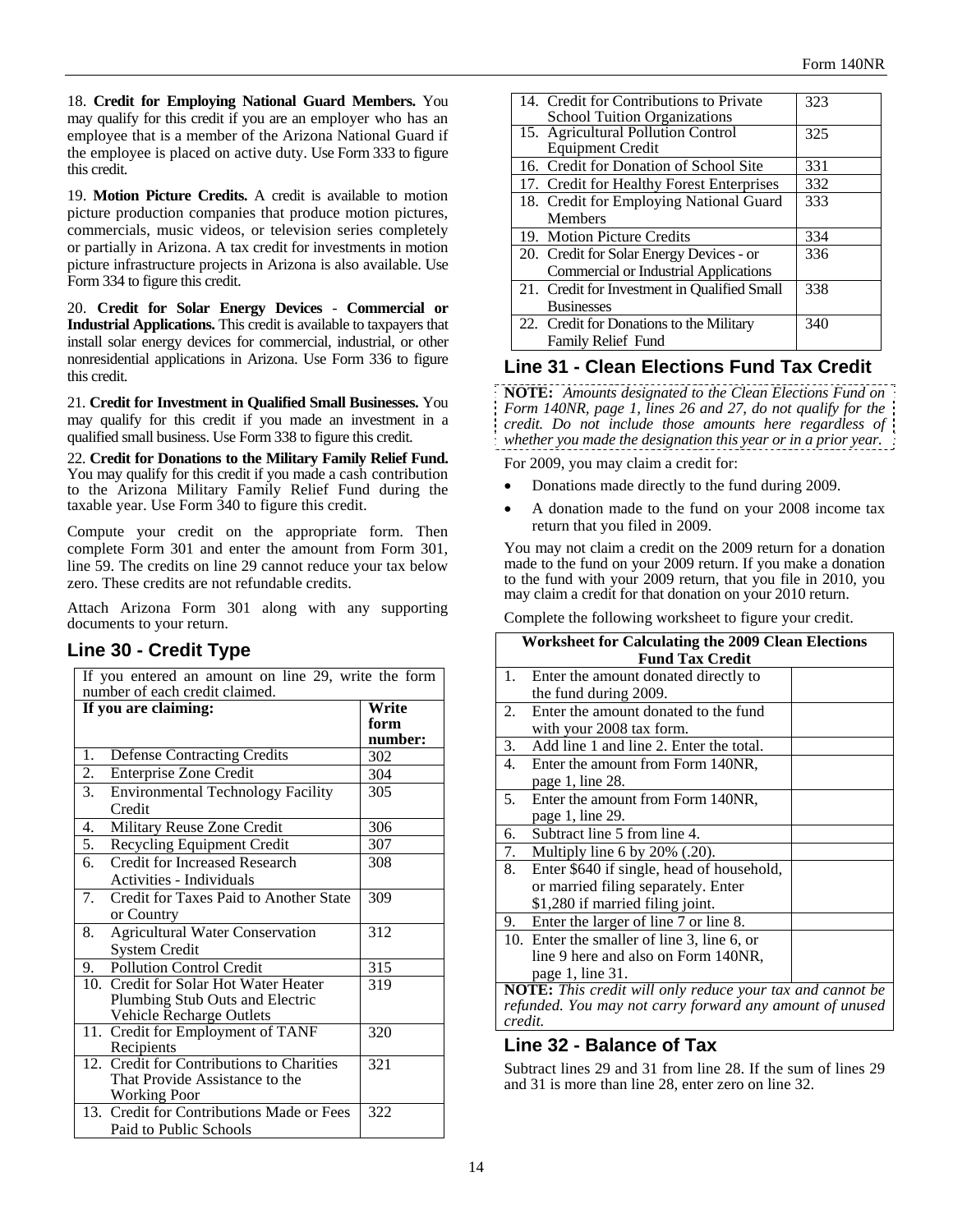# **Totaling Payments**

## **Line 33 - Arizona Income Tax Withheld**

Enter the Arizona income tax withheld shown on the Form(s) W-2 from your employer. Do not include income taxes withheld by any other state. Attach the Form(s) W-2 as the last page of your return.

#### **Line 34 - Arizona Estimated Tax Payments for 2009 and Amount Applied from 2008 Return**

Use this line if you did one of the following:

- 1. Made estimated income tax payments to Arizona for 2009.
- 2. Applied any of your refund from your 2008 Arizona return to 2009 estimated taxes for Arizona.

Enter the total amount paid and/or applied to 2009 taxes.

**NOTE:** *If you made joint Arizona estimated payments for 2009, but are filing separate 2009 Arizona income tax returns, see Arizona Department of Revenue Income Tax Ruling ITR 02-3.*

## **Line 35 - 2009 Arizona Extension Payment (Form 204)**

Use this line to report the payment you sent with your extension request, or the electronic extension payment you made using www.aztaxes.gov.

## **Line 36 - Total Payments**

Add lines 33 through 35. Enter the total.

Also, do the following if you computed your 2009 tax under Arizona's claim of right provisions.

- 1. Write "ARS § 43-1029" and the amount of the prior year tax reduction in the space to the left of your total payment amount.
- 2. Include the credit for the prior year tax reduction in the total entered on line 36.
- 3. Attach a schedule explaining the amounts repaid and the computation of the prior year tax reduction.

For more information on Arizona's claim of right provisions, see Arizona Department of Revenue Individual Income Tax Procedure *ITP 95-1*.

## **Figuring Your Overpayment or Tax Due**

## **Line 37 - Tax Due**

If line 32 is more than line 36, you have tax due. Subtract line 36 from line 32. Skip lines 38, 39 and 40.

## **Line 38 - Overpayment**

If line 36 is more than line 32, subtract line 32 from line 36. Complete lines 39 and 40.

#### **Line 39 - Amount of Line 38 to Apply to 2010 Tax**

If you want all or part of your refund applied to next year's Arizona estimated taxes, enter that amount.

**NOTE:** *If you apply any of the amount shown on line 38 to 2010, you cannot use that amount to pay any tax that is later found to be due for 2009. You also may not claim a refund for that amount until you file your 2010 return.*

## **Line 40 - Balance of Overpayment**

Subtract line 39 from line 38 to determine your overpayment balance before voluntary gifts and any estimated payment penalty.

# **Making Voluntary Gifts**

You can make voluntary gifts to each of the funds shown below. A gift will reduce your refund or increase the amount due with your return.

**NOTE:** *If you make a gift, you cannot change the amount of that gift later on an amended return.*

# **Line 41 - Aid for Education Fund**

Gifts go to the Arizona Assistance for Education Fund. The Arizona Board of Education will distribute money in this fund to school districts.

*CAUTION: If you make a contribution to this fund, you must contribute your entire refund. You may not give more than or less than your entire refund.* 

## **Line 42 - Arizona Wildlife Fund**

You may give some or all of your refund to the Arizona Wildlife Fund. You may also give more than your entire refund.

Gifts go to the Arizona Game, Nongame, Fish and Endangered Species Fund. This fund helps protect and conserve over 1,000 nongame species.

# **Line 43 - Citizens Clean Elections Fund**

You may give some or all of your refund to the Citizens Clean Elections Fund. You may also send in additional money with your return. If you send in additional money with your return, include that amount on line 56. Enter the amount you want to donate on line 43.

If you make a donation to the fund with your 2009 return, that you file in 2010, you may claim a credit for that donation on your 2010 return.

The Citizens Clean Elections Fund provides funding to each participating candidate who qualifies for campaign funding.

# **Line 44 - Child Abuse Prevention Fund**

You may give some or all of your refund to the Arizona Child Abuse Prevention Fund. You may also give more than your entire refund.

Gifts go to the Arizona Child Abuse Prevention Fund. This fund provides financial aid to community agencies for child abuse prevention programs.

## **Line 45 - Domestic Violence Shelter Fund**

You may give some or all of your refund to the Domestic Violence Shelter Fund. You may also give more than your entire refund.

Gifts go to the Domestic Violence Shelter Fund. This fund provides financial aid to shelters for victims of domestic violence.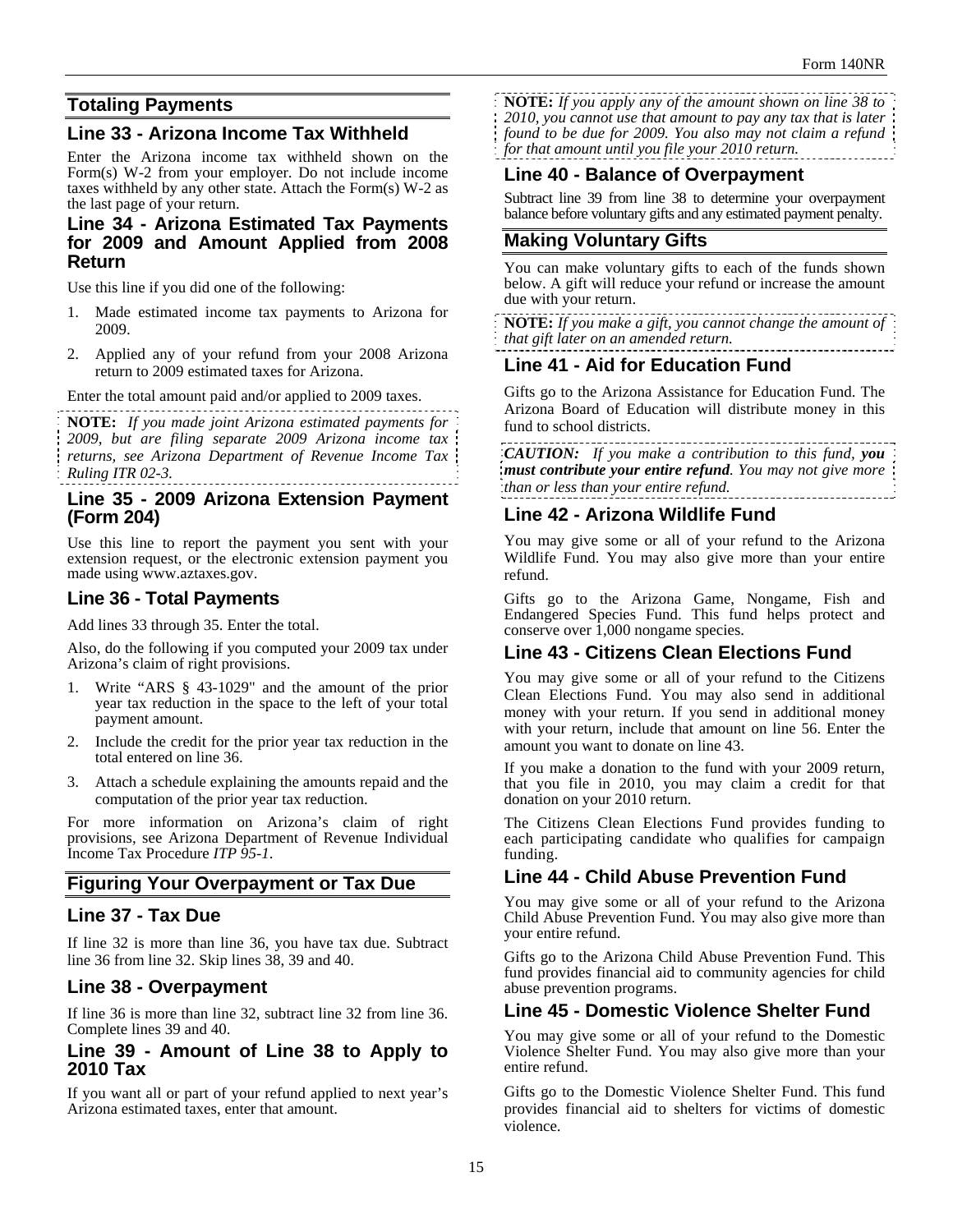# **Line 46 - National Guard Relief Fund**

You may give some or all of your refund to the National Guard Relief fund. You may also give more than your entire refund.

Gifts go to the National Guard Relief Fund. This fund provides financial aid to families of Arizona National Guard members when the National Guard member is placed on active duty and is serving in a combat zone.

# **Line 47 - Neighbors Helping Neighbors Fund**

You may give some or all of your refund to the Neighbors Helping Neighbors Fund. You may also give more than your entire refund.

Gifts go to the Neighbors Helping Neighbors Fund. This fund provides eligible recipients with emergency aid in paying energy utility bills and conserving energy.

# **Line 48 - Special Olympics Fund**

You may give some or all of your refund to the Special Olympics Fund. You may also give more than your entire refund.

Gifts go to the Special Olympics Fund. This fund helps provide programs of the Arizona Special Olympics.

## **Line 49 - Veterans' Donations Fund**

You may give some or all of your refund to the Veterans' Donations Fund. You may also give more than your entire refund.

Gifts go to the Veterans' Donations Fund, which may be used for veterans in Arizona.

# **Line 50 - Political Gift**

Gifts go to one of the following political parties:

- Democratic
- Green
- Libertarian
- Republican

You may give some or all of your refund to a political party. You may also give more than your entire refund.

# **Line 51 - Political Party**

Check the box for the political party to which you wish to give. Select only one party. If you do not select a political party, the department will return the amount on line 50.

## **Line 52 - Estimated Payment Penalty and MSA Withdrawal Penalty**

#### **Estimated Payment Penalty**

**NOTE:** *Do not complete Form 221, Underpayment of Estimated Tax by Individuals, if the amount on Form 140NR, page 1, line 33, is more than the amount on Form 140NR, page 1, line 32. If the amount on Form 140NR, page 1, line 33, is more than the amount on Form 140NR, page 1, line 32, skip line 52, unless you must report an MSA penalty.*

| You                      | must have made Arizona estimated income tax |                    |
|--------------------------|---------------------------------------------|--------------------|
| payments during 2009 if: |                                             |                    |
| Your filing status is:   | AND                                         | AND                |
|                          | Your Arizona gross                          | Your Arizona gross |
|                          | income for 2008                             | income for 2009    |
|                          | was greater than:                           | exceeded:          |
| Married Filing Joint     | \$150,000                                   | \$150,000          |
| Single                   | \$75,000                                    | \$75,000           |
| Head of Household        | \$75,000                                    | \$75,000           |
| Married<br>Filing        | \$75,000                                    | \$75,000           |
| Separately               |                                             |                    |

If you report as a farmer or fisherman for federal purposes, you were not required to make estimated payments during 2009 if the following apply.

- 1. You are a calendar year filer. You file your Arizona return by March 1, 2010. You pay in full the amount stated on your return as owed.
- 2. You are a fiscal year filer. You file your Arizona return by the first day of the third month after the end of your fiscal year. You pay in full the amount stated on your return as owed.

#### **If the above applies, check box 2 on line 53 and do not complete Form 221.**

An individual who fails to make the required estimated payments is subject to penalty on any estimated tax payment that is late or underpaid.

Complete and attach Form 221, *Underpayment of Estimated Tax by Individuals*, to determine if any penalty is due. Enter the total penalty from Form 221.

#### **MSA Withdrawal Penalty**

You must pay a withdrawal penalty if you made an MSA withdrawal during 2009 and all of the following apply.

- 1. You have an MSA that qualifies as an MSA under Arizona law.
- 2. You used the amount withdrawn for purposes other than to pay for qualified medical expenses.
- 3. You made the withdrawal on a day other than the last business day of the year.
- 4. The withdrawal is not subject to the federal withdrawal penalty.

The penalty is equal to 10 percent of the withdrawal. The withdrawal penalty is not subject to abatement. You must remit this penalty with your income tax return filed for the year in which you made the withdrawal.

Multiply the amount of your withdrawal subject to penalty by 10 percent. Enter the result.

The following withdrawals are not subject to the penalty.

- 1. Any withdrawal subject to the federal withdrawal penalty.
- 2. Withdrawals made from your MSA on the last business day of the tax year.
- 3. Any withdrawal made by an account holder who is at least age 59 1/2 when he or she makes the withdrawal.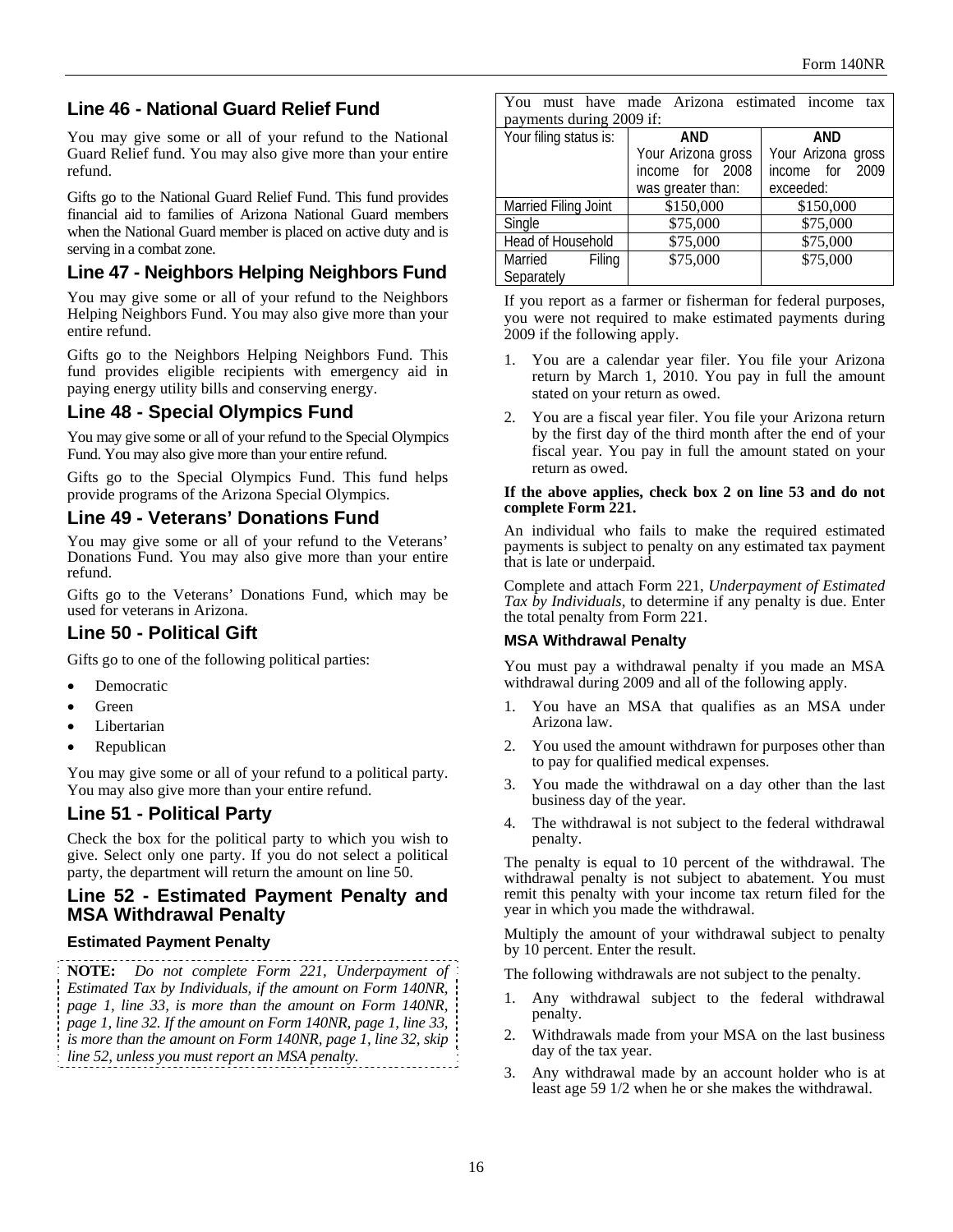**NOTE:** *The following are not withdrawals. Do not enter a penalty for any of the following:* 

- *Amounts from the MSA used to pay qualified medical expenses*
- *A qualified return of excess contributions A qualified rollover*
- 
- *The fair market value of an MSA received by a surviving spouse who was the deceased account holder's named beneficiary*

*For more information about the above items, see the department's MSA brochure, Pub 542.* 

#### **Line 53 -**

**Box 1** - Check box 1 if any of the following applies to you.

- 1. You checked the box on line 1 of Form 221.
- 2. You completed the annualized income worksheet on Form 221.
- 3. You elected to be treated as a nonresident alien on your federal income tax return. You made three estimated payment installments. Your first installment equaled 50 percent of the total of all of your required installments.

**Box 2 -** If you are an individual who for federal purposes reports as a farmer or fisherman, check box 2.

**Box 3 -** If you completed and attached Form 221, check box 3.

**Box 4 -** If you included an MSA penalty on line 52, check box 4.

## **Figuring Your Refund or Tax Due**

## **Line 55 - Refund**

Subtract line 54 from line 40. Enter your refund on line 55 and skip line 56.

If you owe money to any state agency and certain federal agencies, your refund may go to pay some of the debt. If so, the department will let you know by letter.

**Tax Tip:** *If you change your address before you get your refund, let the department know. Write to: Refund Desk, Arizona Department of Revenue, 1600 W Monroe, Phoenix AZ 85007. Include your SSN in your letter.* 

# **Direct Deposit of Refund**

Complete the direct deposit line if you want us to directly deposit the amount shown on line 55 into your account at a bank or other financial institution (such as a mutual fund, brokerage firm or credit union) instead of sending you a check.

**NOTE:** *Check the box on line 55A if the direct deposit will ultimately be placed in a foreign account. If you check box 55A, do not enter your routing or account numbers. If this box is checked, we will not direct deposit your refund. We will send you a check instead.* 

## **Why Use Direct Deposit?**

- You will get your refund fast even faster if you e-file!
- Payment is more secure since there is no check to get lost.
- It is more convenient. No trip to the bank to deposit your check.
- Saves tax dollars. A refund by direct deposit costs less to process than a check.

**NOTE:** *We are not responsible for a lost refund if you enter the wrong account information. Check with your financial institution to get the correct routing and account numbers and to make sure your direct deposit will be accepted. If the direct deposit is rejected, a check will be sent instead.*

## **Routing Number**

The routing number must be 9 digits. The first 2 digits must be 01 through 12 or 21 through 32. Otherwise, the direct deposit will be rejected and a check sent instead. On the sample check below, the routing number is 250250025.

Your check may state that it is payable through a financial institution different from the one at which you have your checking account. If so, **do not** use the routing number on that check. Instead, contact your financial institution for the correct routing number to enter here.

#### **Account Number**

The account number can be up to 17 characters (both numbers and letters). **DO NOT** include hyphens, spaces or special symbols. Enter the number from left to right and leave any unused boxes blank. On the sample check that follows, the account number is 20202086. Be sure **not** to include the check number.

#### **Sample Check**



Note: The routing and account numbers may be in different places on your check.

## **Line 56 - Amount Owed**

Add lines 37 and 54. Enter the amount you owe on line 56. If you are making voluntary donations on lines 42 through 50 in excess of your overpayment, enter the difference on line 56. You may pay only with a check, electronic check, money order, or credit card.

#### **Check or money order**

**NOTE:** *Enclose your check or money order with your return. Please do not attach your check or money order to the return. Please do not send cash.*

Make your check payable to Arizona Department of Revenue. Write your SSN on the front of your check or money order.

The department cannot accept checks or money orders in foreign currency. You must make payment in U.S. dollars.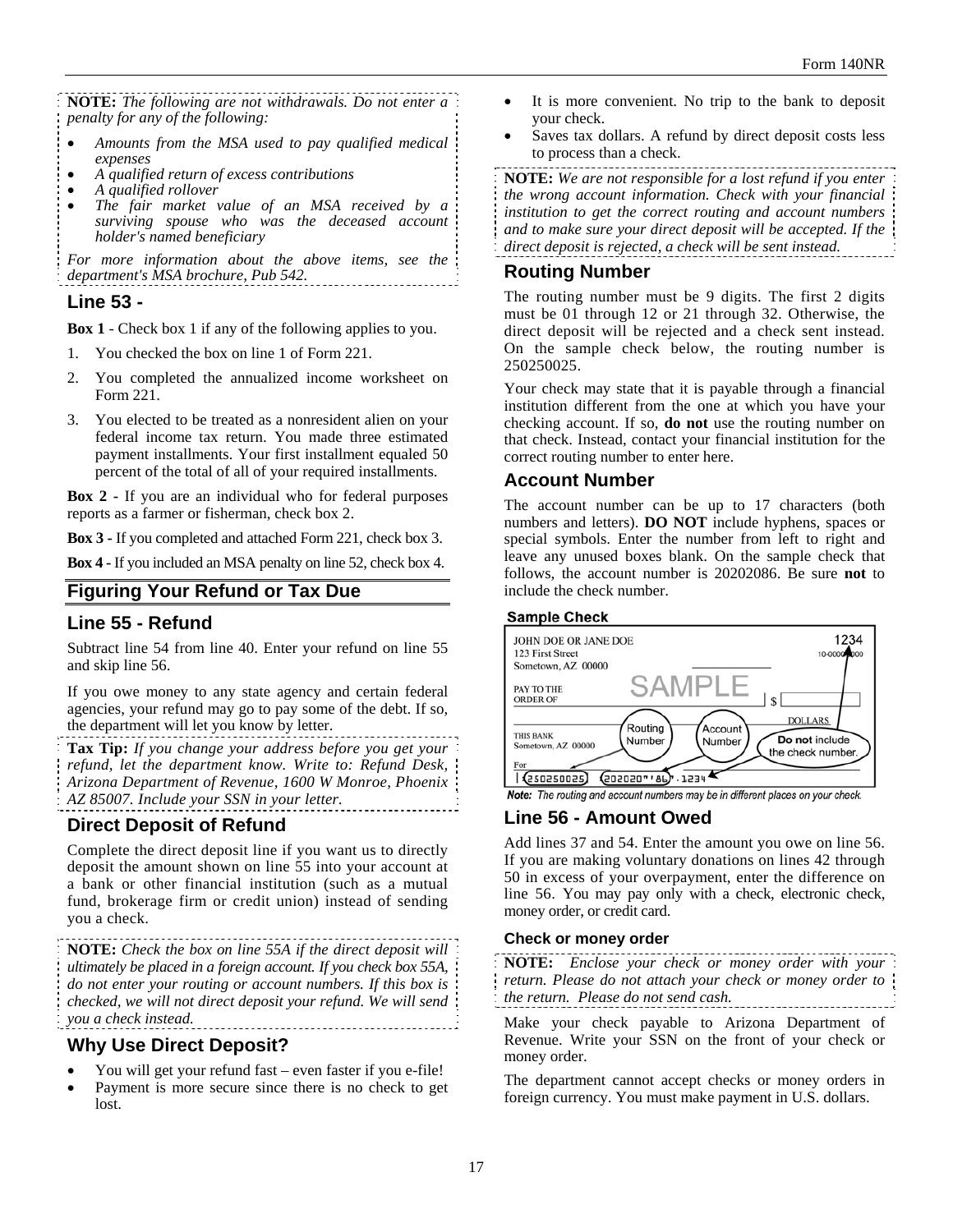#### **Electronic payment from your checking or savings account**

You can make an electronic payment from your checking or savings account to pay your balance due for 2009. There is no fee to use this method. To make an electronic payment, go to www.aztaxes.gov click on the "Make a Payment" link. The "E-Check" option in the "Payment Method" drop-down box will debit the amount from the checking or savings account that you specify. If you make an electronic payment from your checking or savings account, you will receive a confirmation number. **Please keep this confirmation number as proof of payment.** 

**NOTE:** *You may not make an electronic payment from your checking or savings account if the payment will ultimately be coming from a foreign account. In this case, you must pay by check or money order.* 

#### **Credit card payment**

You can pay with your Discover, MasterCard, Visa, or American Express credit card. Go to www.aztaxes.gov click on the "Make a Payment" link and choose the credit card option. This will take you to a third party vendor site. The provider **will charge** you a convenience fee based on the amount of your tax payment. The service provider will tell you what the fee is during the transaction; you will have the option to continue or cancel the transaction. If you complete the credit card transaction, you will receive a confirmation number. **Please keep this confirmation number as proof of payment.**

#### **Installment Payments**

If you cannot pay the full amount shown on line 56 when you file, you may ask to make monthly installment payments. To make this request, complete Arizona Form 140-IA and mail the completed form to the address on the Form 140-IA. **Do not mail Form 140**-**IA with your income tax return.** You may obtain Arizona Form 140-IA from our web site at www.azdor.gov.

If you cannot pay the full amount shown on line 56, you will be charged interest and may be charged a late payment penalty on the tax not paid by April 15, 2010. To limit the interest and penalty charges, pay as much of the tax as possible when you file.

## **Sign Your Return**

You must sign your return. If married filing a joint return, both you and your spouse must sign even if only one had income. Form 140NR is not considered a valid return unless you sign it. The department cannot send a refund check without proper signatures on the return.

#### **Instructions Before Mailing**

- Make sure your SSN is on your return.
- Be sure you enter your home telephone number in the space provided on the front of your return. If your daytime telephone number is not the same as your home number, also enter a daytime number.
- Check to make sure that your math is correct. A math error can cause delays in processing your return.
- Make sure your **name** is on the return. If you received your return in the mail, use the preprinted label. **If the label is not correct, do not use it.**
- If claiming **dependent** exemptions, write the number of dependents claimed on the **front** of the return. On page 2 of the return, also write each dependent's name, relationship, SSN, and the number of months that he or she lived in your home.
- Check the **boxes** to make sure you filled in all required boxes.
- If you requested a filing extension, make sure that you check box  $82F$  on page 1 of the return.
- Sign your return and have your spouse sign if filing jointly.
- Write your SSN on the front of your check. Enclose your check with your return, but do not attach your check to the return.

The Department of Revenue may charge you \$25 for a check returned unpaid by your financial institution.

- Attach **all** required documents.
- 1. Attach Form(s) W-2 as the last page of your return.
- 2. Attach Arizona Form 301, applicable credit forms, and your own schedules to the back of the return.
- 3. If claiming a credit for taxes paid to another state or country, attach a copy of the other state's or country's filed return.
- 4. If you itemize, be sure to attach Arizona Schedule A(NR) and a copy of the federal Schedule A.
- Do not send correspondence with your return.

# **Filing Your Return**

Before you mail your return, make a copy of your return. Also make a copy of any schedules that you are sending in with your return. Keep the copies for your records. Be sure that you file the original and not a copy.

To mail your return, use the envelope that came in your booklet.

To avoid delays, please use separate envelopes for each return.

# **Where Should I File My Return?**

If you are expecting a refund, or owe no tax, or owe tax but are not sending a payment, use the yellow address label attached to the envelope. If the envelope or label is missing, send the return to: Arizona Department of Revenue, PO Box 52138, Phoenix AZ 85072-2138.

If you are sending a payment with this return, use the white address label attached to the envelope. If the envelope or label is missing, send the return to: Arizona Department of Revenue, PO Box 52016, Phoenix AZ 85072-2016.

#### **Make sure you put enough postage on the envelope.**

The U.S. Post Office must postmark your return or extension request by midnight April 15. A postage meter postmark will not qualify as a timely postmark. *Only a postmark from the U.S. Post Office will qualify.* You may also use certain private delivery services designated by the IRS to meet the "timely mailing as timely filed" rule.